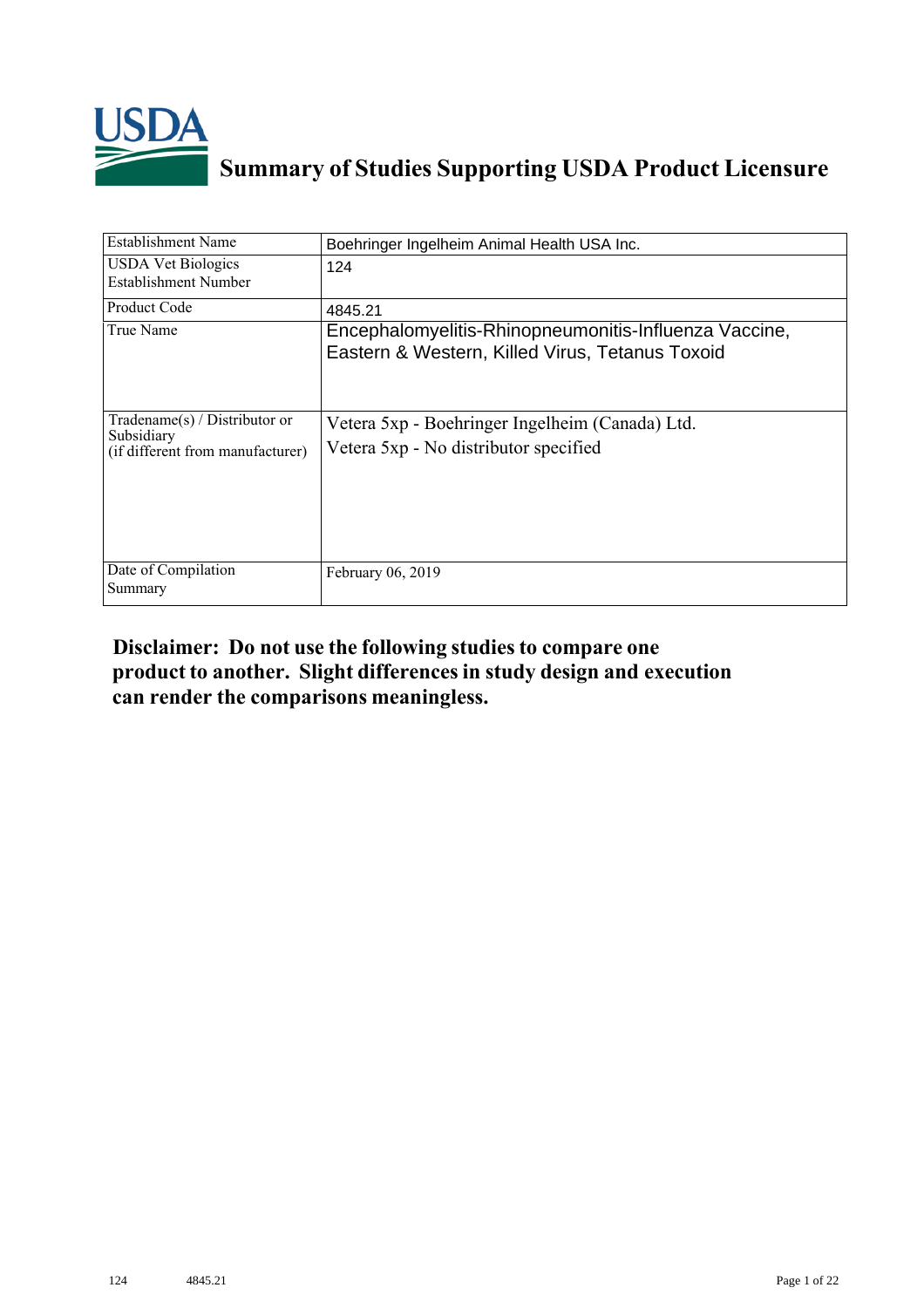| <b>Study Type</b>              | Efficacy                                                                                                                                                                                                                                                          |
|--------------------------------|-------------------------------------------------------------------------------------------------------------------------------------------------------------------------------------------------------------------------------------------------------------------|
| <b>Pertaining to</b>           | Clostridium tetanus                                                                                                                                                                                                                                               |
| <b>Study Purpose</b>           | Demonstration of efficacy against Clostridium tetanus                                                                                                                                                                                                             |
| <b>Product Administration</b>  | One dose, administered intramuscularly                                                                                                                                                                                                                            |
| <b>Study Animals</b>           | 10 guinea pigs (10 vaccinates)                                                                                                                                                                                                                                    |
| <b>Challenge Description</b>   | Not applicable                                                                                                                                                                                                                                                    |
| <b>Interval observed after</b> | Not applicable                                                                                                                                                                                                                                                    |
| challenge                      |                                                                                                                                                                                                                                                                   |
| <b>Results</b>                 | 6 weeks after the injection, vaccinate serum samples were<br>collected and pooled, then tested for antitoxin content by indirect<br>Enzyme-Linked Immunosorbent Assay.<br>A satisfactory value which met the requirements per 9 CFR<br>$113.114(c)$ was achieved. |
| <b>USDA Approval Date</b>      | February 15, 2011                                                                                                                                                                                                                                                 |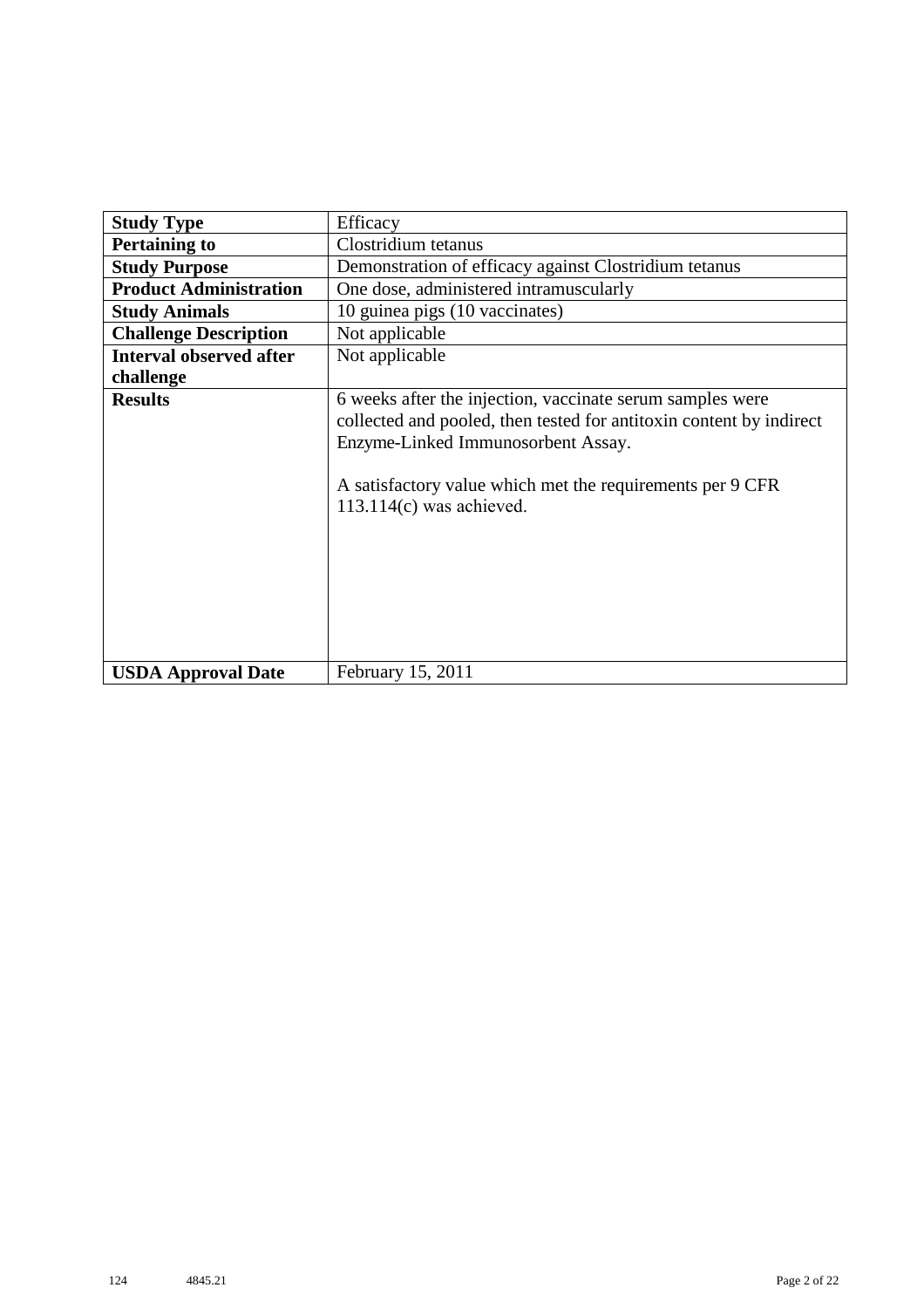| <b>Study Type</b>              | Efficacy                                                                                                                                                                                                                                                                                  |
|--------------------------------|-------------------------------------------------------------------------------------------------------------------------------------------------------------------------------------------------------------------------------------------------------------------------------------------|
| <b>Pertaining to</b>           | Eastern equine encephalomyelitis                                                                                                                                                                                                                                                          |
| <b>Study Purpose</b>           | Demonstration of efficacy against Eastern equine                                                                                                                                                                                                                                          |
|                                | encephalomyelitis                                                                                                                                                                                                                                                                         |
| <b>Product Administration</b>  | Two doses, administered intramuscularly, 14 to 21 days apart                                                                                                                                                                                                                              |
| <b>Study Animals</b>           | 12 guinea pigs (10 vaccinates, 2 controls)                                                                                                                                                                                                                                                |
| <b>Challenge Description</b>   | Not applicable                                                                                                                                                                                                                                                                            |
| <b>Interval observed after</b> | Not applicable                                                                                                                                                                                                                                                                            |
| challenge                      |                                                                                                                                                                                                                                                                                           |
| <b>Results</b>                 | Serum samples were tested by a plaque reduction, serum<br>neutralization test, 14 to 21 days after the second injection.<br>Vaccinates and controls were evaluated in terms of Eastern equine<br>encephalomyelitis per the criteria in 9 CFR 113.207(b) and the<br>requirements were met. |
| <b>USDA Approval Date</b>      | February 15, 2011                                                                                                                                                                                                                                                                         |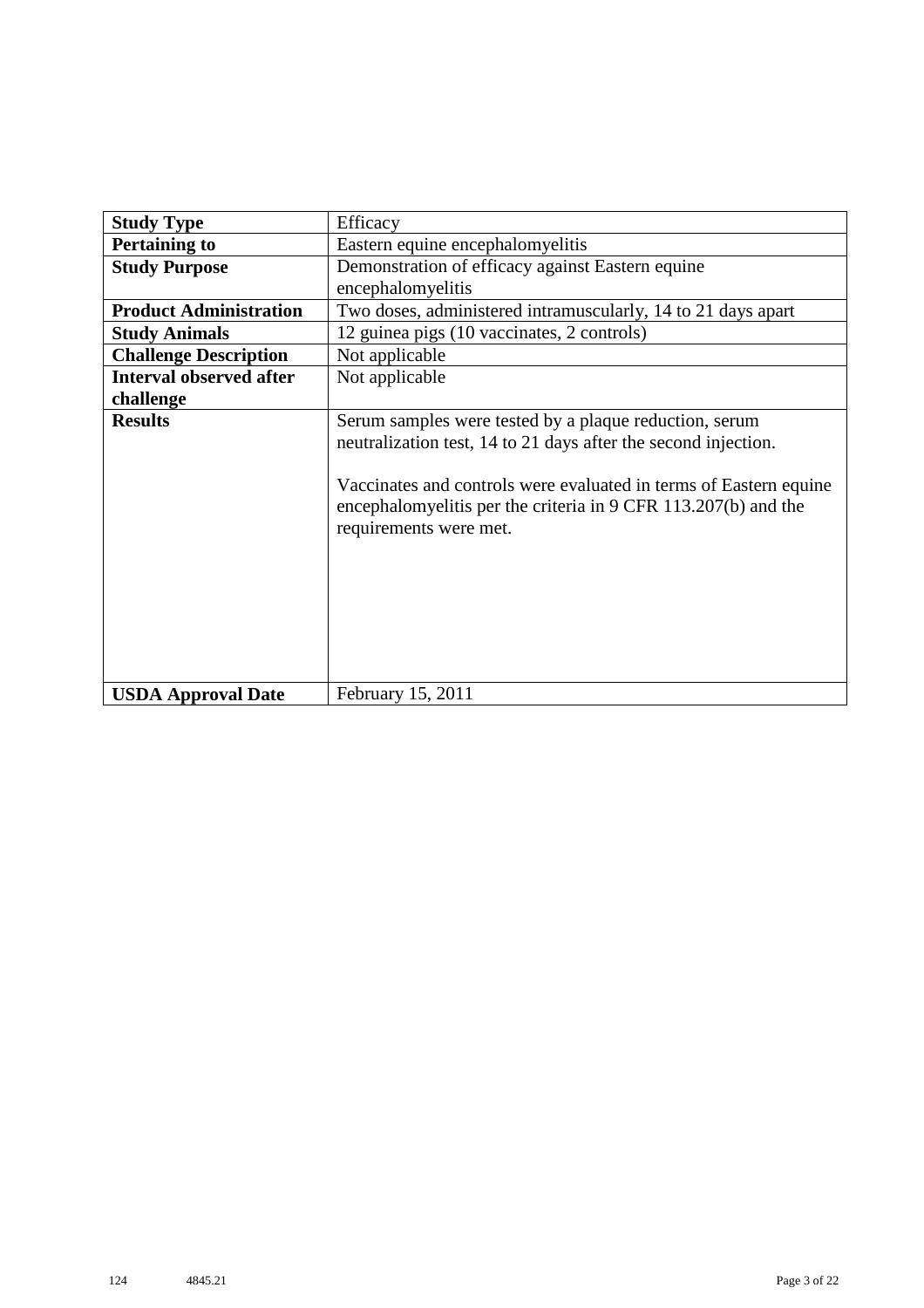| <b>Study Type</b>              | Efficacy                                                                                                                                                                                                                                                                            |
|--------------------------------|-------------------------------------------------------------------------------------------------------------------------------------------------------------------------------------------------------------------------------------------------------------------------------------|
| <b>Pertaining to</b>           | Western equine encephalomyelitis                                                                                                                                                                                                                                                    |
| <b>Study Purpose</b>           | Demonstration of efficacy against Western equine                                                                                                                                                                                                                                    |
|                                | encephalomyelitis                                                                                                                                                                                                                                                                   |
| <b>Product Administration</b>  | Two doses, administered intramuscularly, 14-21 days apart                                                                                                                                                                                                                           |
| <b>Study Animals</b>           | 12 guinea pigs (10 vaccinates, 2 controls)                                                                                                                                                                                                                                          |
| <b>Challenge Description</b>   | Not applicable                                                                                                                                                                                                                                                                      |
| <b>Interval observed after</b> | Not applicable                                                                                                                                                                                                                                                                      |
| challenge                      |                                                                                                                                                                                                                                                                                     |
| <b>Results</b>                 | Serum samples were tested by a plaque reduction, serum<br>neutralization test, 14 days after the second injection.<br>Vaccinates and controls were evaluated in terms of Western equine<br>encephalomyelitis per the criteria in 9 CFR 113.207(b) and the<br>requirements were met. |
| <b>USDA Approval Date</b>      | February 15, 2011                                                                                                                                                                                                                                                                   |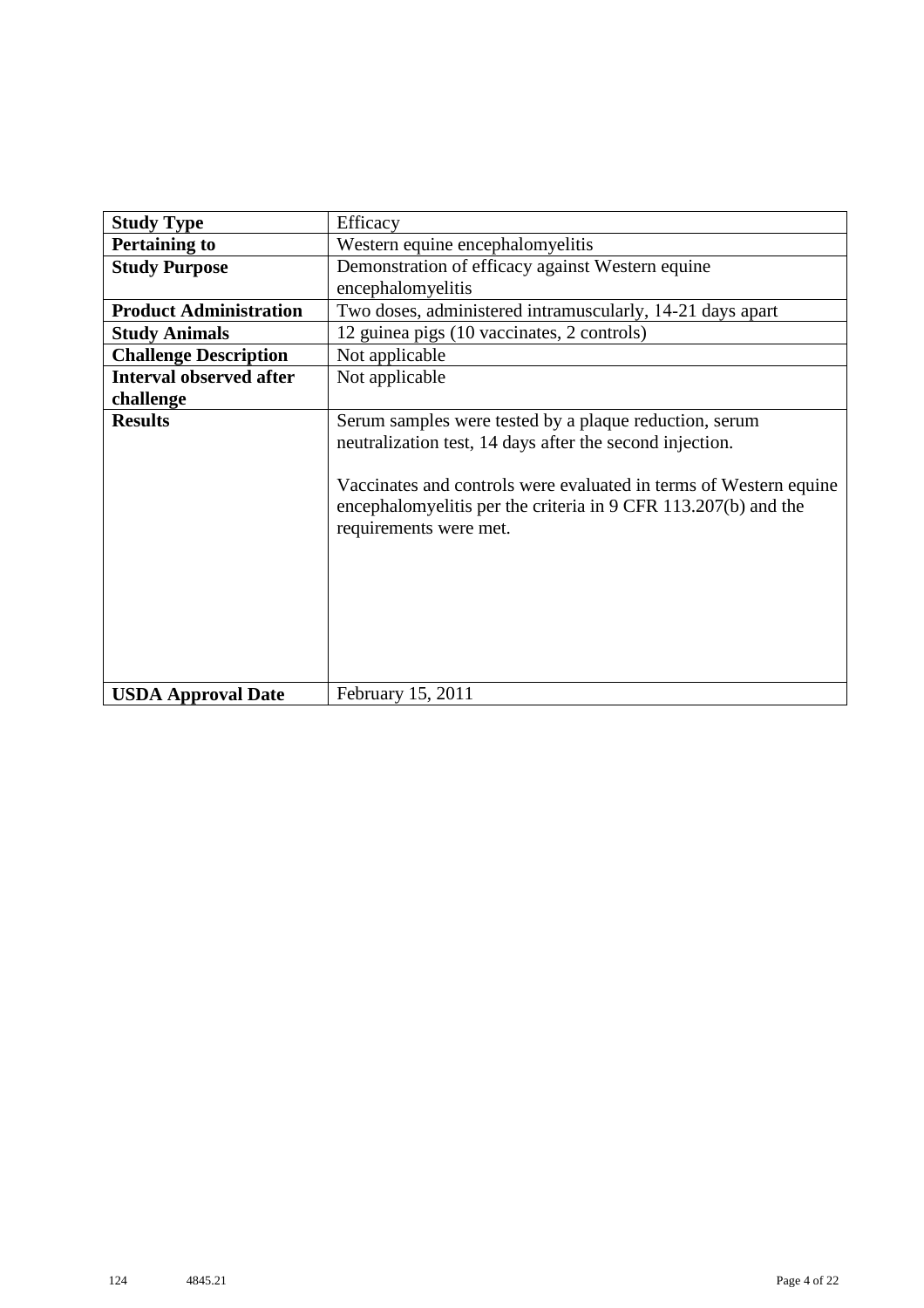| <b>Pertaining to</b><br><b>Study Purpose</b> | EHV-1                           |                                                                                                                                                                                                                                                         |                                               |                                                                      |  |  |  |  |  |  |  |  |  |  |
|----------------------------------------------|---------------------------------|---------------------------------------------------------------------------------------------------------------------------------------------------------------------------------------------------------------------------------------------------------|-----------------------------------------------|----------------------------------------------------------------------|--|--|--|--|--|--|--|--|--|--|
|                                              |                                 |                                                                                                                                                                                                                                                         | Efficacy<br>Equine herpesvirus type 1 (EHV-1) |                                                                      |  |  |  |  |  |  |  |  |  |  |
|                                              |                                 | Demonstration of efficacy against respiratory disease caused by                                                                                                                                                                                         |                                               |                                                                      |  |  |  |  |  |  |  |  |  |  |
| <b>Product Administration</b>                |                                 | Two doses, administered intramuscularly, 21 days apart                                                                                                                                                                                                  |                                               |                                                                      |  |  |  |  |  |  |  |  |  |  |
| <b>Study Animals</b>                         |                                 | 40 horses (20 vaccinates, 20 controls), 4-5 months of age                                                                                                                                                                                               |                                               |                                                                      |  |  |  |  |  |  |  |  |  |  |
| <b>Challenge Description</b>                 |                                 | Equine herpesvirus type 1 administered 15 days post-final<br>vaccination                                                                                                                                                                                |                                               |                                                                      |  |  |  |  |  |  |  |  |  |  |
| <b>Interval observed after</b><br>challenge  |                                 | Horses were observed daily for 14 days post-challenge                                                                                                                                                                                                   |                                               |                                                                      |  |  |  |  |  |  |  |  |  |  |
| <b>Results</b>                               |                                 | See raw data on following pages.                                                                                                                                                                                                                        |                                               |                                                                      |  |  |  |  |  |  |  |  |  |  |
|                                              |                                 | The horses were assessed for the presence of nasal discharge as<br>signs of respiratory disease. The severity of nasal discharge was<br>classified as "normal", "mild", or "moderate" according to the<br>following classification of the nasal scores. |                                               |                                                                      |  |  |  |  |  |  |  |  |  |  |
|                                              | <b>Disease status</b><br>Normal |                                                                                                                                                                                                                                                         | $0$ or $1$                                    | <b>MaximumNasal Score</b>                                            |  |  |  |  |  |  |  |  |  |  |
|                                              | Mild                            |                                                                                                                                                                                                                                                         | $1.5$ or $2$                                  |                                                                      |  |  |  |  |  |  |  |  |  |  |
|                                              | Moderate                        |                                                                                                                                                                                                                                                         | $4$ or $6$                                    |                                                                      |  |  |  |  |  |  |  |  |  |  |
|                                              | <b>Control</b>                  | <b>Normal</b><br>$\overline{0}$                                                                                                                                                                                                                         | Mild<br>10                                    | The number of horses in each category were:<br><b>Moderate</b><br>10 |  |  |  |  |  |  |  |  |  |  |
|                                              | 3<br>11<br>6<br><b>Vaccine</b>  |                                                                                                                                                                                                                                                         |                                               |                                                                      |  |  |  |  |  |  |  |  |  |  |
| <b>USDA Approval Date</b>                    | January 28, 2009                |                                                                                                                                                                                                                                                         |                                               |                                                                      |  |  |  |  |  |  |  |  |  |  |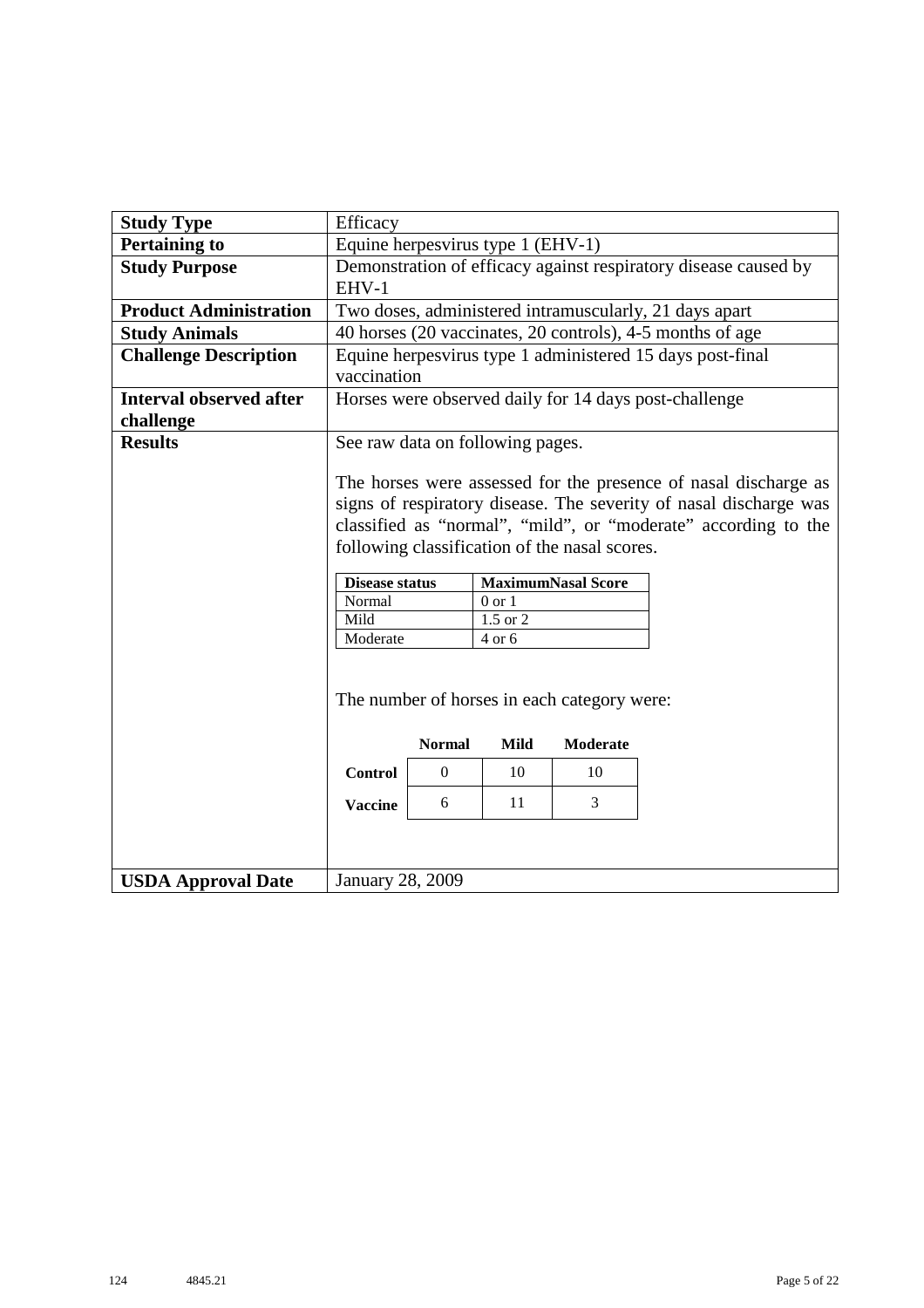#### **Nasal Discharge:**

|                   |                         |          |              |                |                |                         | Day Postchallenge |                  |                  |                  |                  |                  |                  |                  |                  |                |
|-------------------|-------------------------|----------|--------------|----------------|----------------|-------------------------|-------------------|------------------|------------------|------------------|------------------|------------------|------------------|------------------|------------------|----------------|
| <b>Treatment</b>  | ID                      | $\bf{0}$ | $\mathbf{1}$ | $\overline{2}$ | $\mathbf{3}$   | $\overline{\mathbf{4}}$ | $\overline{5}$    | $\overline{6}$   | $\overline{7}$   | 8                | $\boldsymbol{9}$ | 10               | 11               | 12               | 13               | 14             |
|                   | $\mathbf{1}$            |          |              |                |                | $\overline{1.5}$        |                   |                  | $\overline{1.5}$ | $\overline{1.5}$ | $\mathbf{1}$     | $\overline{1.5}$ |                  |                  |                  |                |
|                   | $\overline{2}$          |          |              |                |                |                         | 1.5               |                  | $\overline{1.5}$ | $\overline{1.5}$ | $\mathbf{1}$     | $\overline{1.5}$ | 1.5              | $\mathbf{1}$     |                  |                |
|                   | $\overline{3}$          |          |              |                |                |                         | $\overline{1.5}$  |                  |                  | $\overline{1.5}$ | $\overline{2}$   |                  |                  | 1.5              |                  |                |
|                   | $\overline{4}$          |          |              | $\mathbf{1}$   |                | $\overline{2}$          | 1.5               |                  | 1.5              | 1.5              | 1.5              | 1.5              |                  |                  |                  | 1.5            |
|                   | $\overline{5}$          |          |              |                | $\overline{2}$ | $\overline{2}$          | $\overline{2}$    | $\mathbf{1}$     | $\overline{4}$   | $\overline{2}$   | $\overline{2}$   | 1.5              | 1.5              |                  | 1.5              |                |
|                   | $\overline{6}$          |          |              | $\mathbf{1}$   |                | $\overline{4}$          | $\overline{6}$    | $\overline{4}$   | $\overline{4}$   | $\overline{4}$   | $\overline{4}$   | $\overline{2}$   | $\overline{2}$   | $\overline{2}$   |                  |                |
|                   | $\overline{7}$          |          |              |                |                | 1.5                     | 1.5               | 1.5              | 1.5              | 1.5              | $\overline{2}$   | $\overline{4}$   | $\mathbf{1}$     |                  | $\mathbf{1}$     | $\mathbf{1}$   |
|                   | $\overline{8}$          |          |              |                |                |                         |                   |                  | 1.5              | $\overline{2}$   | $\overline{2}$   | $\overline{4}$   | $\overline{1.5}$ | $\overline{4}$   | $\overline{2}$   | 1.5            |
|                   | $\overline{9}$          |          |              |                | 1              | 1.5                     | $\overline{1.5}$  | $\overline{1.5}$ | $\overline{1.5}$ | $\overline{1.5}$ | $\overline{2}$   | $\overline{1.5}$ |                  |                  |                  |                |
| <b>Controls</b>   | $\overline{10}$         |          |              | $\mathbf{1}$   |                |                         | $\mathbf{1}$      |                  | 1.5              | 1.5              | $\overline{2}$   | $\overline{4}$   | $\overline{4}$   |                  | 1.5              | 1.5            |
| $(20$ horses)     | 11                      |          |              |                |                |                         | 1.5               | 1.5              | $\overline{1.5}$ |                  | $\overline{2}$   |                  | $\overline{1.5}$ | 1.5              | 1.5              |                |
|                   | 12                      |          |              |                |                |                         | 1.5               | $\overline{1.5}$ |                  | $\overline{2}$   |                  |                  |                  |                  |                  | 1.5            |
|                   | $\overline{13}$         |          |              |                |                |                         | $\overline{2}$    | $\overline{1.5}$ | $\overline{1.5}$ | $\overline{2}$   | $\overline{2}$   | $\overline{2}$   | 1.5              | $\overline{1.5}$ | $\overline{1.5}$ | $\overline{4}$ |
|                   | 14                      |          |              |                | 1.5            | $\mathfrak{2}$          |                   | 1.5              |                  | 1.5              | 1.5              | 1.5              |                  |                  | $\overline{c}$   | $\overline{2}$ |
|                   | $\overline{15}$         |          |              |                | $\mathbf{1}$   | $\overline{2}$          | $\overline{1.5}$  | $\mathbf{1}$     | 1.5              |                  | $\overline{4}$   |                  | $\mathbf{1}$     |                  | $\overline{4}$   | 1.5            |
|                   | $\overline{16}$         |          |              |                |                | 1.5                     | 1.5               | $\overline{2}$   | $\overline{2}$   | $\overline{2}$   | $\overline{2}$   | 1.5              | $\overline{1}$   | 1                | $\overline{4}$   | $\overline{2}$ |
|                   | $\overline{17}$         |          |              |                |                | $\overline{1.5}$        |                   | $\mathbf{1}$     |                  |                  | $\overline{1.5}$ | $\overline{2}$   |                  | 1.5              | $\overline{1.5}$ |                |
|                   | $\overline{18}$         |          |              |                |                |                         | $\mathbf{1}$      | 1.5              | 1.5              | $\overline{4}$   | $\overline{4}$   | $\overline{2}$   | 1.5              | $\overline{4}$   | 1.5              | $\overline{2}$ |
|                   | $\overline{19}$         |          |              |                | 1              | $\sqrt{2}$              | 1.5               |                  | 1.5              | $\overline{2}$   | $\overline{4}$   | $\mathbf{1}$     | 1.5              |                  | 1                |                |
|                   | $\overline{20}$         |          |              |                |                |                         | $\overline{1.5}$  | 1.5              | $\overline{2}$   | 1.5              | $\overline{2}$   |                  |                  |                  | 1.5              |                |
|                   | $\mathbf{1}$            |          |              |                |                | $\mathbf{1}$            |                   | $\mathbf{1}$     |                  |                  |                  | 1.5              |                  |                  |                  |                |
|                   | $\overline{2}$          |          |              |                | $\mathbf{1}$   |                         |                   |                  |                  |                  |                  |                  |                  |                  |                  |                |
|                   | $\overline{\mathbf{3}}$ |          |              |                |                |                         | $\mathbf{1}$      | 1.5              | $\overline{4}$   |                  | 1.5              | 1.5              |                  |                  | $\mathbf{1}$     |                |
|                   | $\overline{4}$          |          |              |                | 1              |                         |                   |                  |                  |                  | $\overline{2}$   | $\mathbf{1}$     |                  |                  |                  |                |
|                   | $\overline{5}$          |          |              |                | $\mathbf{1}$   |                         |                   |                  | $\mathbf{1}$     | $\mathbf{1}$     |                  |                  |                  |                  |                  |                |
|                   | $\sqrt{6}$              |          |              |                | $\mathbf{1}$   | 1.5                     |                   |                  |                  |                  |                  | $\overline{1.5}$ | $\overline{2}$   | $\mathfrak{D}$   | $\overline{2}$   | 1.5            |
|                   | $\overline{7}$          |          |              |                |                |                         |                   | $\overline{2}$   |                  |                  |                  |                  | 1.5              |                  |                  |                |
|                   | 8                       |          |              |                |                |                         |                   |                  |                  |                  |                  |                  |                  |                  |                  |                |
|                   | $\overline{9}$          |          |              |                |                | $\sqrt{2}$              | 1.5               | $\sqrt{2}$       | $\sqrt{2}$       | 6                | $\sqrt{2}$       | 1.5              |                  | 1.5              | $\overline{4}$   | $\sqrt{2}$     |
| <b>Vaccinates</b> | $10\,$                  |          |              |                |                |                         |                   |                  | $\mathbf{1}$     |                  |                  |                  | 1                | $\overline{1.5}$ |                  |                |
| $(20$ horses)     | 11                      |          |              |                | $\mathbf{1}$   |                         | 1.5               |                  | $\overline{2}$   | $\overline{2}$   | 1                | $\overline{1.5}$ |                  |                  |                  |                |
|                   | 12                      |          |              |                | $\mathbf{1}$   |                         | $\overline{1.5}$  | $\overline{2}$   | 1.5              | $\overline{2}$   | $\overline{2}$   | $\overline{2}$   |                  | $\overline{2}$   | $\overline{2}$   | 1.5            |
|                   | 13                      |          |              |                | 1.5            |                         |                   |                  |                  |                  | 1.5              | 1.5              |                  |                  | 1.5              | 1.5            |
|                   | 14                      |          |              |                |                |                         |                   | $\mathbf{1}$     | $\mathbf{1}$     |                  |                  | $\mathbf{1}$     |                  |                  | 1.5              |                |
|                   | $\overline{15}$         |          |              |                | $\mathbf{1}$   |                         |                   |                  |                  |                  |                  |                  |                  |                  |                  |                |
|                   | $\overline{16}$         |          |              |                | $\mathbf{1}$   |                         | 1.5               | 1.5              | 1                |                  |                  | $1.\overline{5}$ |                  |                  |                  |                |
|                   | 17                      |          |              |                |                |                         |                   |                  |                  |                  |                  |                  |                  |                  |                  |                |
|                   | 18                      |          |              |                |                |                         | $\mathbf{1}$      |                  |                  | 1.5              |                  | 1.5              |                  |                  |                  |                |
|                   | 19                      |          |              |                |                |                         |                   |                  |                  |                  |                  |                  |                  |                  | 6                | $\sqrt{2}$     |
|                   | $\overline{20}$         |          |              |                |                |                         |                   |                  |                  |                  |                  |                  |                  |                  |                  |                |

#### Day Postchallenge

#### **Scoring:**

Blank is  $0 = none$ ;

1 = slight serous, as may be observed in both normal and diseased horses;

- $1.5$  = very slight mucopurulent discharge;
- $2 =$  moderate clear serous discharge, or slight mucopurulent discharge;
- 3 = abundant serous discharge;
- 4 = moderate mucopurulent discharge;
- = heavy mucopurulent discharge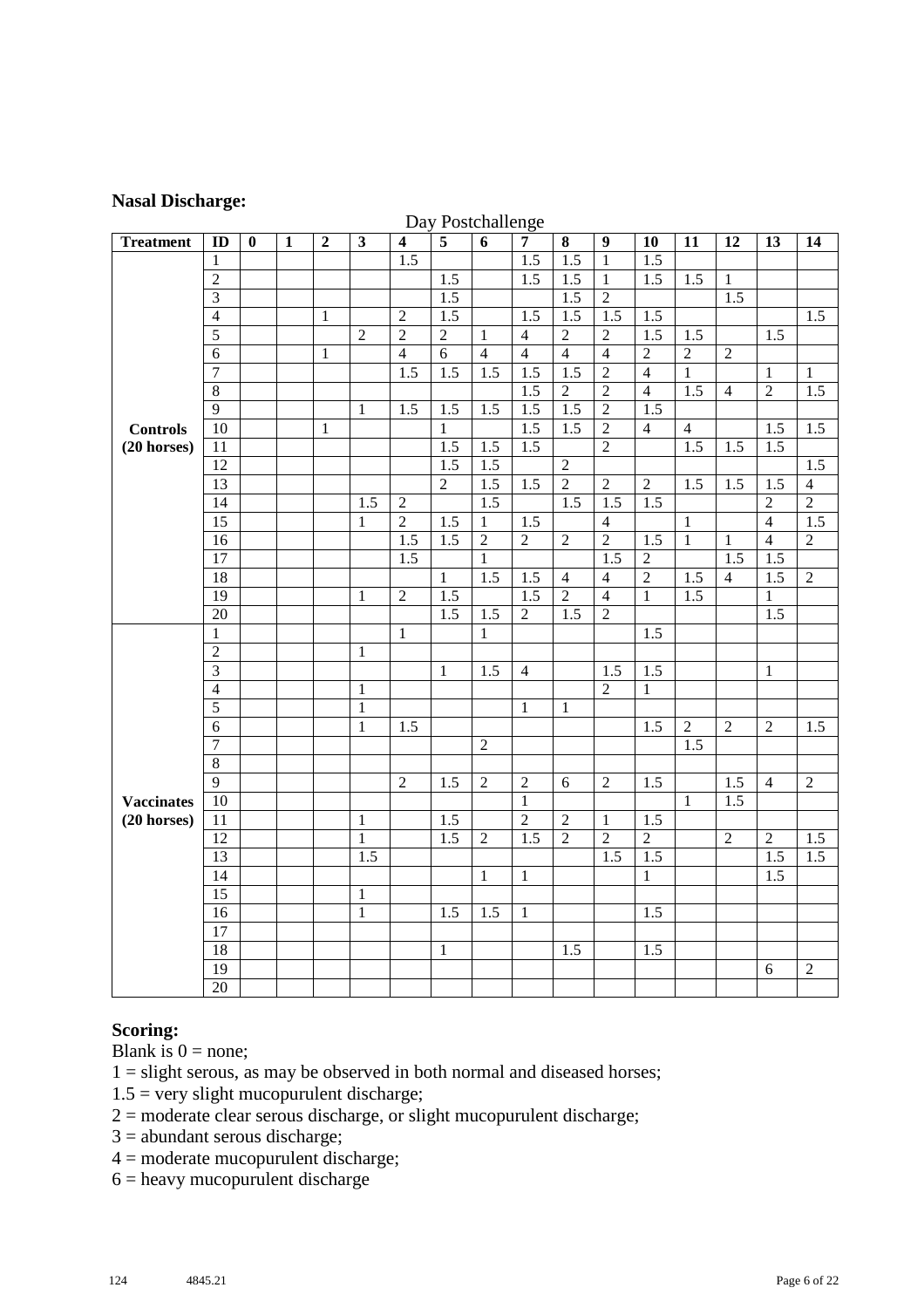| <b>Study Type</b>                           | Efficacy                                                                                                                                                                                                                                                                                                                          |                |     |  |  |  |  |  |  |  |  |  |  |
|---------------------------------------------|-----------------------------------------------------------------------------------------------------------------------------------------------------------------------------------------------------------------------------------------------------------------------------------------------------------------------------------|----------------|-----|--|--|--|--|--|--|--|--|--|--|
| <b>Pertaining to</b>                        | Equine herpesvirus type 4 (EHV-4)<br>Demonstration of efficacy against respiratory disease caused by                                                                                                                                                                                                                              |                |     |  |  |  |  |  |  |  |  |  |  |
| <b>Study Purpose</b>                        | EHV-4<br>Two doses, administered intramuscularly, 21 days apart<br>40 horses (20 vaccinates, 20 controls), 4 months of age                                                                                                                                                                                                        |                |     |  |  |  |  |  |  |  |  |  |  |
| <b>Product Administration</b>               |                                                                                                                                                                                                                                                                                                                                   |                |     |  |  |  |  |  |  |  |  |  |  |
| <b>Study Animals</b>                        |                                                                                                                                                                                                                                                                                                                                   |                |     |  |  |  |  |  |  |  |  |  |  |
| <b>Challenge Description</b>                | Equine herpresvirus type 4 administered 14 days post-final<br>vaccination                                                                                                                                                                                                                                                         |                |     |  |  |  |  |  |  |  |  |  |  |
| <b>Interval observed after</b><br>challenge | Horses were observed daily for 14 days post-challenge                                                                                                                                                                                                                                                                             |                |     |  |  |  |  |  |  |  |  |  |  |
| <b>Results</b>                              | See raw data on following pages.                                                                                                                                                                                                                                                                                                  |                |     |  |  |  |  |  |  |  |  |  |  |
|                                             | The horses were assessed for the presence of nasal and ocular<br>discharge as signs of respiratory disease. The severity of the<br>combined findings (nasal and ocular discharge) were classified as<br>"mild" or "moderate" according to the following classification:                                                           |                |     |  |  |  |  |  |  |  |  |  |  |
|                                             | <b>Nasal score</b><br>Ocular<br><b>Disease status</b>                                                                                                                                                                                                                                                                             |                |     |  |  |  |  |  |  |  |  |  |  |
|                                             | score                                                                                                                                                                                                                                                                                                                             |                |     |  |  |  |  |  |  |  |  |  |  |
|                                             | Normal $= 0$<br>$0$ or $1$<br>$0$ or $1$                                                                                                                                                                                                                                                                                          |                |     |  |  |  |  |  |  |  |  |  |  |
|                                             | $Mild = 1$<br>$0$ or $1$<br>$\overline{2}$                                                                                                                                                                                                                                                                                        |                |     |  |  |  |  |  |  |  |  |  |  |
|                                             | $Mild = 1$                                                                                                                                                                                                                                                                                                                        | $1.5, 2,$ or 3 | any |  |  |  |  |  |  |  |  |  |  |
|                                             | $Modernate = 2$                                                                                                                                                                                                                                                                                                                   | $4$ or $6$     | any |  |  |  |  |  |  |  |  |  |  |
|                                             | Moderate respiratory disease was observed in 8/20 placebo<br>controls and 1/20 vaccinated horse, and mild disease was observed<br>in 12/20 placebo controls and 17/20 vaccinated horses.<br>None of the placebo controls remained healthy following<br>challenge, whereas 2 vaccinates showed no signs of respiratory<br>disease. |                |     |  |  |  |  |  |  |  |  |  |  |
| <b>USDA Approval Date</b>                   | May 31, 2011                                                                                                                                                                                                                                                                                                                      |                |     |  |  |  |  |  |  |  |  |  |  |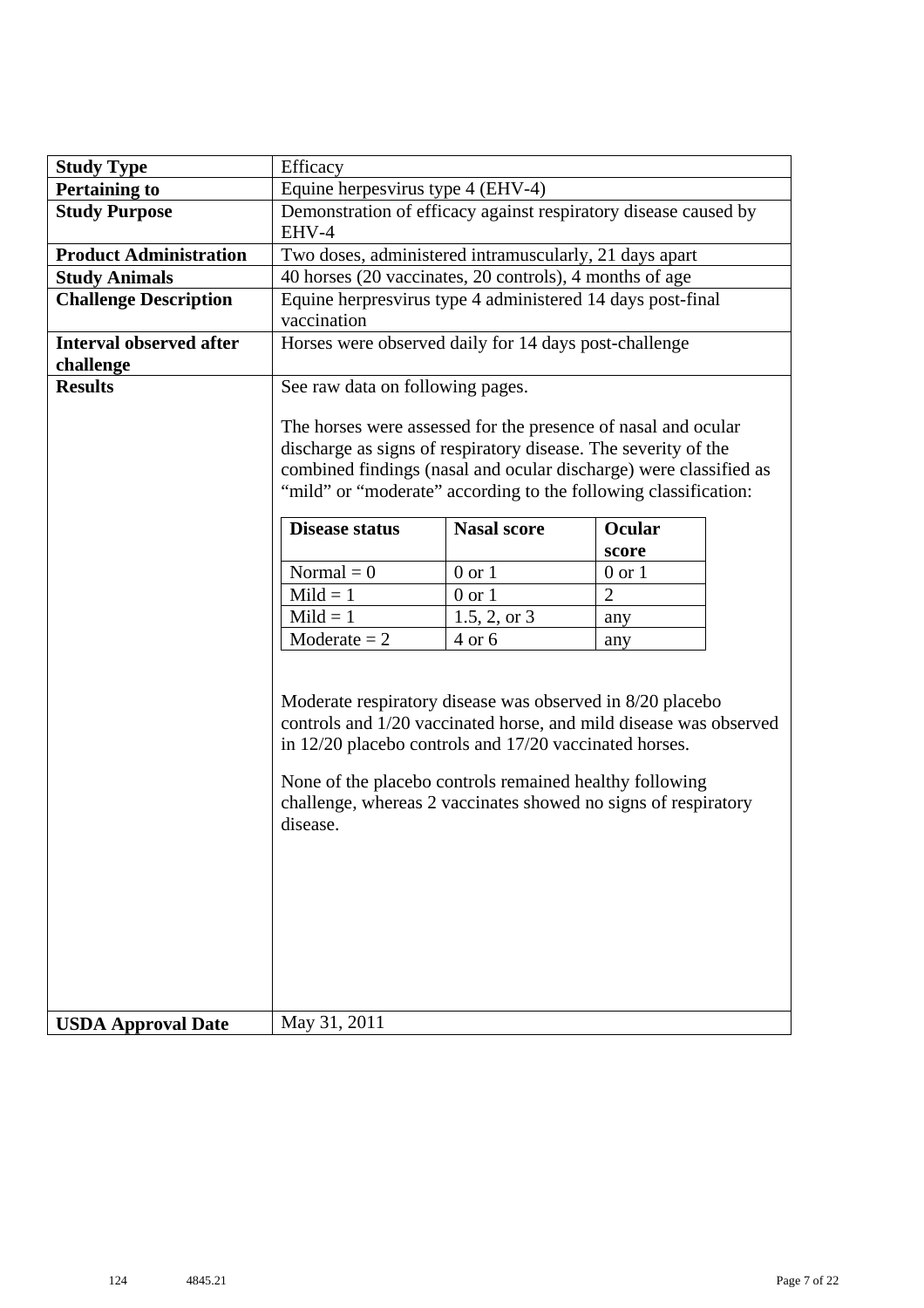#### **Ocular Discharge:**

| Treatment  | Animal                  | $\bf{0}$ | $\overline{1}$ | $\overline{2}$ | 3              | $\overline{4}$ | 5              | $\overline{6}$ | $\overline{7}$ | $\overline{\mathbf{8}}$ | 9              | 10             | 11             | 12             | 13             | 14             |
|------------|-------------------------|----------|----------------|----------------|----------------|----------------|----------------|----------------|----------------|-------------------------|----------------|----------------|----------------|----------------|----------------|----------------|
|            | 1                       |          |                |                |                |                |                |                | $\overline{2}$ |                         | $\overline{2}$ | $\overline{2}$ | $\overline{2}$ |                | $\overline{2}$ | $\overline{2}$ |
| I          | $\overline{2}$          |          |                |                | $\overline{2}$ | $\overline{2}$ | $\overline{2}$ | $\overline{2}$ | $\overline{2}$ | $\overline{2}$          | $\overline{2}$ | $\overline{2}$ | $\overline{2}$ | $\overline{2}$ | $\overline{2}$ |                |
|            | 3                       |          |                |                | $\overline{2}$ | $\overline{2}$ |                | $\overline{2}$ | $\overline{2}$ | $\overline{2}$          |                | $\overline{2}$ | $\overline{2}$ | $\overline{2}$ | $\overline{2}$ | $\overline{2}$ |
|            | $\overline{4}$          |          |                |                | $\overline{2}$ | $\overline{2}$ | $\overline{2}$ | $\overline{2}$ | $\overline{2}$ |                         | 2              | $\overline{2}$ | $\overline{2}$ |                | $\overline{2}$ |                |
|            | 5                       |          |                |                |                | $\overline{2}$ |                |                |                |                         | $\overline{2}$ |                |                | $\overline{2}$ | $\overline{2}$ | $\overline{2}$ |
|            | 6                       |          |                |                | $\overline{2}$ |                | $\overline{2}$ | $\overline{2}$ | $\overline{2}$ | $\overline{2}$          | $\overline{2}$ | $\overline{2}$ | $\overline{2}$ | $\overline{2}$ | $\overline{2}$ |                |
|            | 7                       |          |                |                |                | $\overline{2}$ | $\overline{2}$ | $\overline{2}$ | $\overline{2}$ | $\overline{2}$          | $\overline{2}$ | $\overline{2}$ |                | $\overline{2}$ |                | $\overline{2}$ |
|            | $\overline{\mathbf{g}}$ |          |                |                | $\overline{2}$ |                | $\overline{2}$ | $\overline{2}$ |                | $\overline{2}$          |                |                |                |                |                |                |
|            | 9                       |          |                |                | $\overline{2}$ | $\overline{2}$ | $\overline{2}$ | $\overline{2}$ | $\overline{2}$ | $\overline{2}$          | 2              | 2              | 2              | 2              | 2              | $\overline{2}$ |
| Controls   | 10                      |          |                |                | $\overline{2}$ | $\overline{2}$ | $\overline{2}$ | $\overline{2}$ | $\overline{2}$ | $\overline{2}$          |                | $\overline{2}$ | $\overline{2}$ | $\overline{2}$ | $\overline{2}$ |                |
|            | 11                      |          |                |                | $\overline{2}$ | $\overline{2}$ | $\overline{2}$ | $\overline{2}$ | $\overline{2}$ | $\overline{2}$          | $\overline{2}$ | $\overline{2}$ | $\overline{2}$ | $\overline{2}$ | $\overline{2}$ | $\overline{2}$ |
|            | 12                      |          |                |                |                |                |                |                |                |                         |                |                | $\overline{2}$ |                | $\overline{2}$ |                |
|            | 13                      |          |                |                |                |                |                |                |                |                         |                |                |                |                |                |                |
|            | 14                      |          |                |                | $\overline{2}$ | $\overline{2}$ | $\overline{2}$ | $\overline{2}$ | $\overline{2}$ |                         | $\overline{2}$ | $\overline{2}$ | $\overline{2}$ | $\overline{2}$ |                | 2              |
|            | 15                      |          |                |                |                | $\overline{2}$ | $\overline{2}$ | $\overline{2}$ |                | $\overline{2}$          | $\overline{2}$ | $\overline{2}$ | $\overline{2}$ |                |                |                |
|            | 16                      |          |                |                |                |                |                | $\overline{2}$ |                | $\overline{2}$          | $\overline{2}$ | $\overline{2}$ | $\overline{2}$ |                |                |                |
|            | 17                      |          |                |                |                | $\overline{2}$ |                | $\overline{2}$ |                | $\overline{2}$          | $\overline{2}$ | $\overline{2}$ | $\overline{2}$ | $\overline{2}$ | $\overline{2}$ | $\overline{2}$ |
|            | 18                      |          |                |                | $\overline{2}$ | $\overline{2}$ | $\overline{2}$ | $\overline{2}$ | $\overline{2}$ | $\overline{2}$          | $\overline{2}$ | $\overline{2}$ | $\overline{2}$ | $\overline{2}$ |                |                |
|            | 19                      |          |                |                | $\overline{2}$ | $\overline{2}$ | $\overline{2}$ | $\overline{2}$ |                |                         | $\overline{2}$ |                |                |                | $\overline{2}$ | $\overline{2}$ |
|            | 20                      |          |                |                | $\overline{2}$ | $\overline{2}$ | $\overline{2}$ | $\overline{2}$ | $\overline{2}$ | $\overline{2}$          | $\overline{2}$ | 2              |                |                |                |                |
|            | $\mathbbm{1}$           |          |                |                |                |                |                |                |                |                         |                | $\overline{2}$ | $\overline{2}$ | $\overline{2}$ |                |                |
|            | $\overline{2}$          |          |                |                |                | $\overline{2}$ |                |                |                |                         |                |                |                |                |                |                |
|            | 3                       |          |                |                |                |                | $\overline{2}$ |                | $\overline{2}$ | $\overline{c}$          |                |                |                | $\overline{2}$ | $\overline{2}$ | $\overline{2}$ |
|            | $\overline{4}$          |          |                |                | $\overline{2}$ |                |                | $\overline{2}$ |                |                         | 2              |                |                |                |                |                |
|            | 5                       |          |                |                |                |                |                |                | 2              |                         |                |                |                |                |                | 2              |
|            | 6                       |          |                |                |                |                |                |                |                | 2                       | $\overline{2}$ |                |                |                |                |                |
|            | 7                       |          |                |                |                |                | $\overline{2}$ | $\overline{2}$ |                |                         |                |                |                |                |                |                |
|            | $\overline{\textbf{g}}$ |          |                |                |                | $\overline{2}$ | $\overline{2}$ | $\overline{2}$ | $\overline{2}$ |                         | 2              |                |                |                |                |                |
|            | 9                       |          |                |                |                |                |                |                |                |                         |                |                |                |                |                | $\overline{2}$ |
| Vaccinates | 10                      |          |                |                |                |                |                | $\overline{2}$ |                |                         |                |                | $\overline{2}$ |                | 2              | $\overline{2}$ |
|            | 11                      |          |                |                |                |                |                |                |                |                         |                |                |                |                |                |                |
|            | 12                      |          |                |                |                |                |                |                |                |                         | $\overline{2}$ | 2              | 2              |                |                | $\overline{2}$ |
|            | 13                      |          |                |                |                | $\overline{2}$ | $\overline{2}$ |                | $\overline{2}$ |                         |                |                |                | $\overline{2}$ | $\overline{2}$ | $\overline{2}$ |
|            | 14                      |          |                |                |                |                |                |                |                |                         |                |                |                |                |                |                |
|            | 15                      |          |                |                |                |                | $\overline{2}$ | $\overline{2}$ |                |                         |                |                |                |                |                |                |
|            | 16                      |          |                |                |                |                |                |                |                |                         |                |                |                |                |                |                |
|            | 17                      |          |                |                | $\overline{2}$ |                |                | $\overline{2}$ | 2              | $\overline{c}$          |                | $\overline{2}$ |                | 2              | 2              | 2              |
|            | 18                      |          |                |                |                |                |                |                |                | $\overline{2}$          |                | $\overline{2}$ |                | $\overline{2}$ | 2              |                |
|            | 19                      |          |                |                |                |                |                |                |                |                         |                |                |                |                |                |                |
|            | 20                      |          |                |                |                |                |                |                |                |                         |                |                |                |                |                |                |

#### Dav Postchallenge

### **Scoring:**

Blank is 0=none 1=mild or moderate 2=severe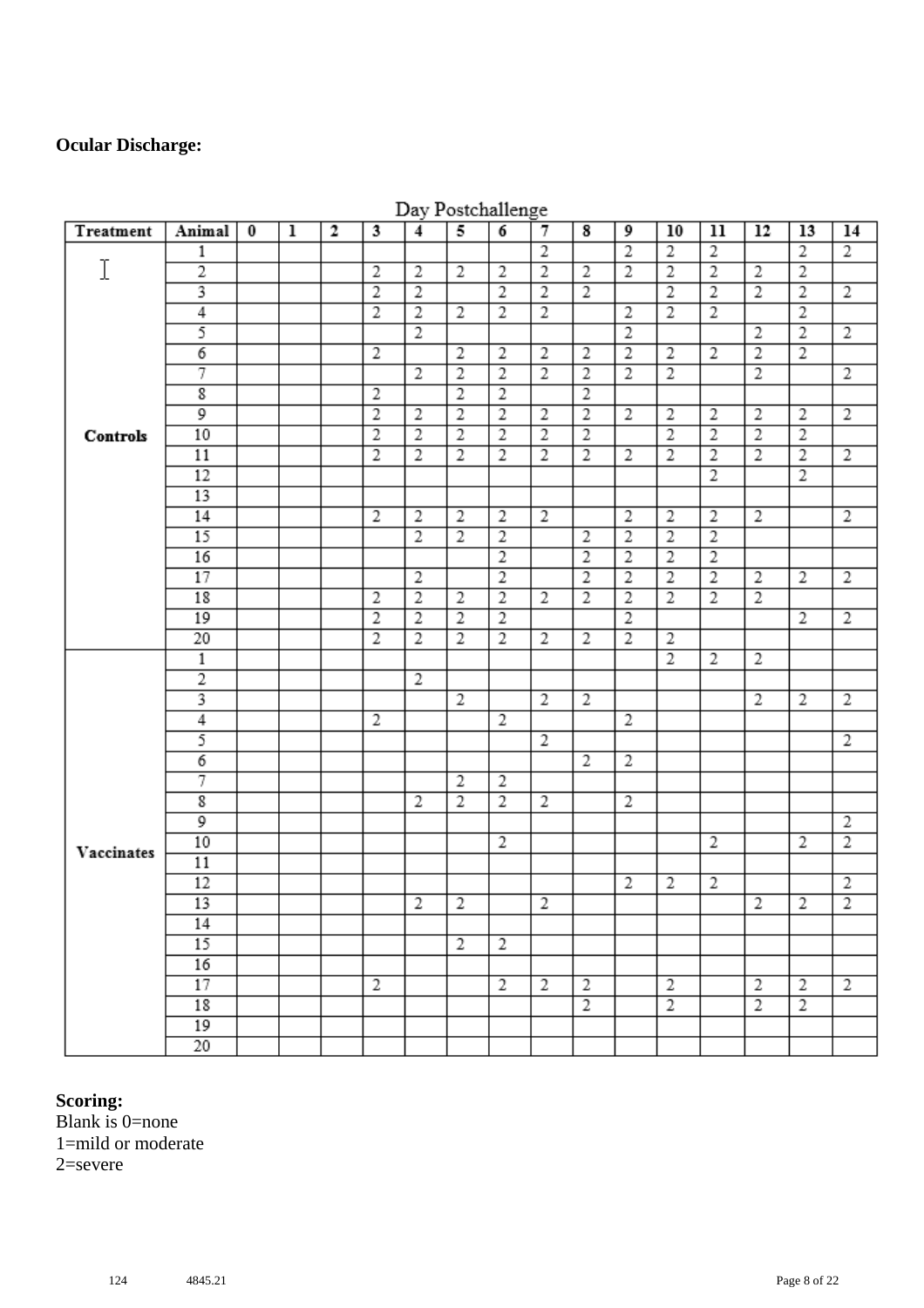#### **Nasal Discharge:** Day Postchallenge

|            |                         |          |   |              |                         | Day Postchallenge |                         |                         |                         |                |                         |                         |                         |                         |                         |                |
|------------|-------------------------|----------|---|--------------|-------------------------|-------------------|-------------------------|-------------------------|-------------------------|----------------|-------------------------|-------------------------|-------------------------|-------------------------|-------------------------|----------------|
| Treatment  | Animal                  | $\bf{0}$ | ı | $\mathbf{2}$ | $\overline{\mathbf{3}}$ | $\overline{4}$    | 5                       | 6                       | 7                       | 8              | 9                       | 10                      | 11                      | 12                      | 13                      | 14             |
|            | 1                       |          |   |              | $\overline{1}$          | $\overline{1}$    |                         |                         | $\overline{1}$          | $\overline{2}$ | 3                       |                         | 3                       |                         | 3                       |                |
|            | $\overline{2}$          |          |   |              | $\overline{2}$          | 3                 | 3                       | $\overline{2}$          | $\overline{2}$          | 3              | 3                       | 2                       | $\overline{4}$          | $\overline{\mathbf{3}}$ | $\overline{\mathbf{3}}$ | $\overline{2}$ |
|            | 3                       |          |   |              |                         | 3                 |                         | $\overline{2}$          | 4                       |                |                         | 3                       | $\overline{3}$          | $\overline{2}$          | $\overline{2}$          |                |
|            | $\overline{4}$          |          |   |              |                         | $\overline{4}$    | $\overline{4}$          |                         |                         | 4              | 3                       | $\overline{\mathbf{3}}$ |                         |                         | $\overline{2}$          | $\overline{2}$ |
|            | 5                       |          |   |              |                         | $\overline{2}$    | $\overline{\mathbf{3}}$ | $\overline{\mathbf{3}}$ | 3                       |                | 3                       | $\overline{2}$          | $\overline{2}$          |                         | $\overline{2}$          | 3              |
|            | $\overline{6}$          |          |   |              |                         |                   | $\overline{\mathbf{3}}$ |                         | $\overline{2}$          | $\overline{4}$ | 3                       |                         | $\overline{2}$          | $\overline{\mathbf{3}}$ | $\overline{2}$          |                |
|            | 7                       |          |   |              | $\mathbf{1}$            | $\overline{2}$    | $\mathbf{1}$            | $\overline{2}$          | $\overline{2}$          | $\overline{2}$ | $\overline{2}$          | $\overline{3}$          | $\overline{2}$          |                         | $\overline{2}$          | $\overline{2}$ |
|            | $\overline{\mathbf{g}}$ |          |   |              |                         |                   |                         |                         | $\overline{2}$          |                | $\overline{2}$          |                         |                         |                         |                         |                |
|            | 9                       |          |   |              |                         |                   |                         | $\overline{2}$          | $\overline{2}$          | 3              | $\overline{2}$          | $\overline{2}$          | 2                       | 3                       |                         |                |
| Controls   | 10                      |          |   |              | 3                       | 4                 | 3                       |                         |                         | $\overline{2}$ |                         | $\overline{2}$          | $\overline{2}$          | $\overline{2}$          | $\overline{2}$          | $\overline{2}$ |
|            | 11                      |          |   |              |                         |                   |                         |                         |                         |                |                         |                         |                         |                         |                         | $\mathbf{1}$   |
|            | 12                      |          |   |              |                         |                   | $\overline{\mathbf{3}}$ |                         | $\overline{2}$          | 2              | $\overline{2}$          |                         |                         |                         | 3                       | 3              |
|            | 13                      |          |   |              |                         | 3                 | $\overline{2}$          | $\overline{2}$          | $\overline{2}$          | $\overline{2}$ | $\overline{1}$          | $\overline{2}$          | $\overline{2}$          |                         |                         |                |
|            | 14                      |          |   |              | $\overline{2}$          | 3                 | $\overline{4}$          | $\overline{4}$          | $\overline{2}$          | $\overline{4}$ | $\overline{2}$          | $\overline{4}$          | $\overline{\mathbf{3}}$ | 4                       | 3                       |                |
|            | 15                      |          |   |              | 1                       |                   | 3                       | 3                       | 3                       | 3              |                         | 3                       | 3                       |                         |                         | $\overline{2}$ |
|            | 16                      |          |   |              | 3                       | 3                 | 3                       | 4                       | $\overline{2}$          | 4              | 4                       | 3                       | 4                       | $\overline{2}$          | $\overline{2}$          | $\overline{2}$ |
|            | 17                      |          |   |              |                         | $\overline{1}$    |                         | $\overline{2}$          | $\overline{2}$          | 3              | $\overline{2}$          |                         | 3                       | 3                       |                         |                |
|            | 18                      |          |   |              | 2                       |                   | 3                       | 3                       | $\overline{2}$          | $\overline{2}$ | $\overline{2}$          | $\overline{2}$          | 3                       | $\overline{2}$          | $\overline{2}$          | $\overline{2}$ |
|            | 19                      |          |   |              |                         |                   | 1                       | $\overline{4}$          | $\overline{2}$          | 3              |                         | 3                       |                         |                         | $\overline{2}$          |                |
|            | 20                      |          |   |              | 2                       |                   |                         | $\overline{2}$          | $\overline{2}$          |                | 3                       |                         | 2                       | $\overline{2}$          | $\overline{2}$          |                |
|            | $\mathbf{1}$            |          |   |              |                         |                   |                         |                         | $\overline{2}$          |                |                         |                         |                         | $\overline{2}$          |                         |                |
|            | $\overline{2}$          |          |   |              |                         |                   |                         |                         |                         |                |                         |                         |                         |                         |                         |                |
|            |                         |          |   |              |                         |                   |                         |                         |                         | 1              | 2                       |                         |                         |                         | 3                       |                |
|            | $\overline{4}$          |          |   |              | $\mathbf{1}$            |                   |                         |                         |                         |                |                         |                         |                         |                         |                         |                |
|            | 5                       |          |   |              |                         |                   |                         |                         | 2                       |                |                         |                         | 3                       |                         |                         | 2              |
|            | $\overline{6}$          |          |   |              |                         |                   |                         |                         |                         |                | $\overline{\mathbf{3}}$ |                         |                         |                         |                         |                |
|            | 7                       |          |   |              |                         | 1                 |                         |                         |                         |                |                         |                         |                         |                         |                         |                |
|            | $\overline{\mathbf{g}}$ |          |   |              |                         |                   |                         | $\overline{2}$          | 3                       | 1              |                         |                         |                         |                         |                         |                |
|            | $\overline{9}$          |          |   |              |                         |                   |                         |                         |                         |                |                         | $\mathbf{1}$            |                         |                         |                         | 2              |
| Vaccinates | 10                      |          |   |              |                         |                   |                         |                         |                         |                | $\overline{\mathbf{3}}$ |                         | $\overline{2}$          |                         |                         |                |
|            | 11                      |          |   |              |                         |                   |                         |                         | 2                       |                |                         |                         |                         |                         |                         |                |
|            | 12                      |          |   |              |                         |                   |                         |                         | 3                       | $\overline{2}$ | 3                       | 1                       | 3                       |                         |                         | $\overline{2}$ |
|            | 13                      |          |   |              |                         |                   |                         | $\mathbf{1}$            | $\overline{\mathbf{3}}$ |                |                         |                         | $\overline{2}$          | 2                       | $\overline{2}$          |                |
|            | 14                      |          |   |              |                         |                   |                         |                         |                         | $\overline{2}$ |                         |                         |                         | $\overline{2}$          |                         |                |
|            | 15                      |          |   |              |                         |                   |                         |                         | $\overline{2}$          |                |                         |                         |                         |                         |                         |                |
|            | 16                      |          |   |              |                         |                   |                         |                         |                         |                |                         | $\mathbf{1}$            |                         |                         |                         |                |
|            | 17                      |          |   |              | $\overline{2}$          |                   |                         |                         |                         | 3              |                         |                         |                         | 3                       | $\overline{2}$          |                |
|            | 18                      |          |   |              |                         |                   |                         |                         |                         | $\overline{4}$ | 2                       |                         | 2                       |                         | $\overline{2}$          |                |
|            | 19                      |          |   |              |                         |                   |                         |                         |                         |                |                         |                         |                         |                         |                         |                |
|            | $\overline{20}$         |          |   |              |                         |                   |                         |                         | $\overline{2}$          |                |                         | $\overline{\mathbf{3}}$ | $\overline{\mathbf{3}}$ |                         |                         |                |

#### $\mathbf{r}$  $\sim$  1  $\sim$  11

#### **Scoring:**

Blank is  $0 =$  none

 $1 =$  slight clear serous, as may be observed in both normal and diseased horses;

 $1.5$  = very slight mucopurulent discharge, one or both nostrils;

 $2 =$  moderate clear serous discharge, easily seen in one or both nostrils;

3 = abundant clear serous discharge typically seen only in diseased horses;

 $4 =$  moderately mucopurulent, in large quantities in both nostrils;

5 = heavy mucopurulent discharge in large amounts in both nostrils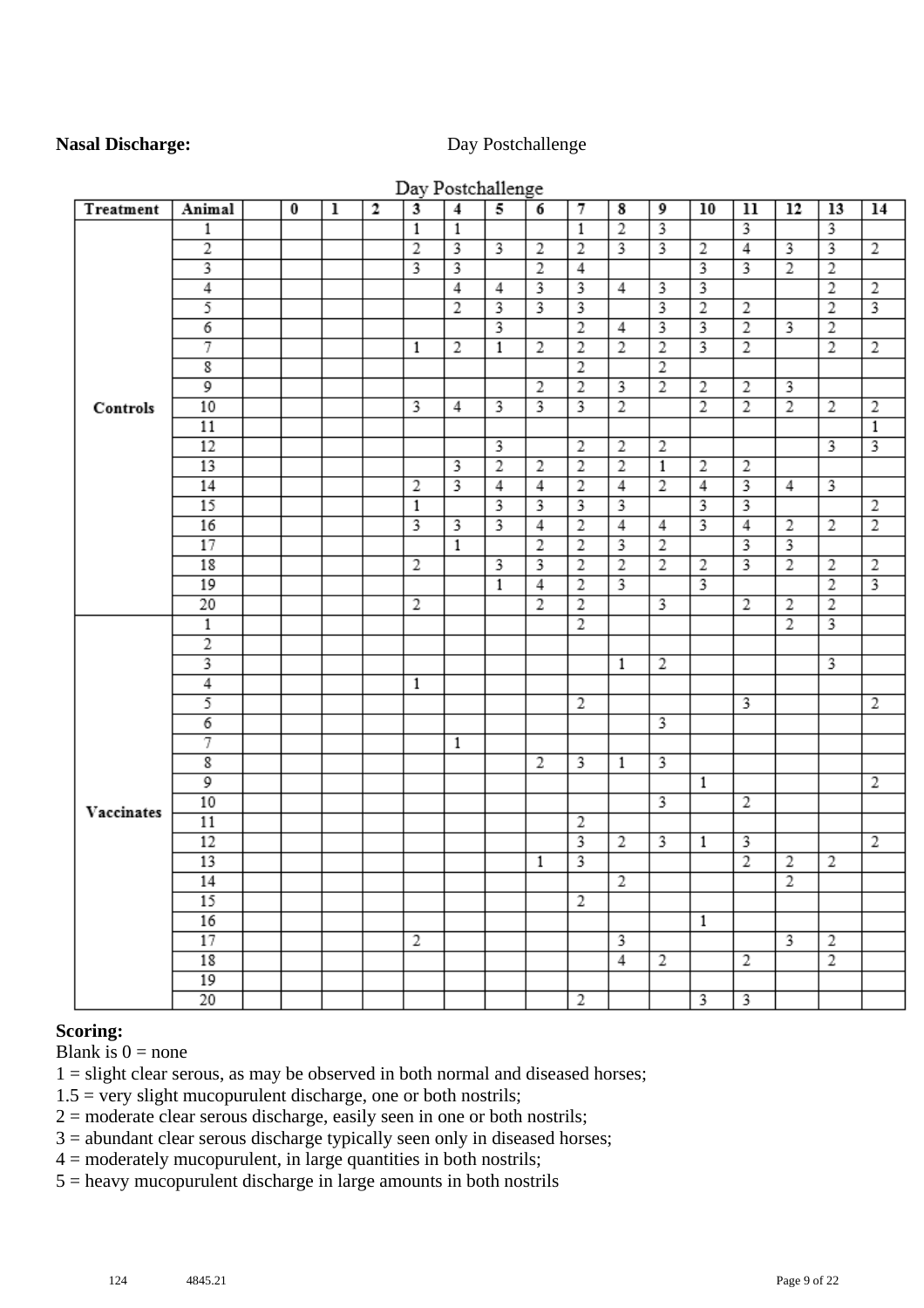| <b>Study Type</b>              | Efficacy                                                         |
|--------------------------------|------------------------------------------------------------------|
| <b>Pertaining to</b>           | Equine influenza virus                                           |
| <b>Study Purpose</b>           | Demonstration of 6-month duration of immunity against            |
|                                | respiratory disease caused by equine influenza                   |
| <b>Product Administration</b>  | Two doses, administered intramuscularly, 21 days apart.          |
|                                | Vaccinates received test product, and controls received          |
|                                | adjuvanted diluent.                                              |
| <b>Study Animals</b>           | 30 horses (20 vaccinates, 10 controls), 5-6 months of age        |
| <b>Challenge Description</b>   | Influenza A/eq/Ohio/2003 administered 184 days post-final        |
|                                | vaccination                                                      |
| <b>Interval observed after</b> | Horses were observed daily for 10 days post-challenge            |
| challenge                      |                                                                  |
| <b>Results</b>                 | See tables at the end of document for data.                      |
|                                |                                                                  |
|                                | <b>Clinical Signs:</b>                                           |
|                                | An animal was considered positive (affected by challenge) if the |
|                                | animal exhibited:                                                |
|                                | Fever (temperature $>102.5$ °F), OR<br>$\bullet$                 |
|                                | Nasal discharge (moderate serous discharge or<br>$\bullet$       |
|                                | mucopurulent discharge), OR                                      |
|                                | Ocular discharge<br>$\bullet$                                    |
|                                |                                                                  |
|                                | A total of 9/10 (90%) controls were positive as compared to only |
|                                | $9/20$ (45%) vaccinates.                                         |
|                                |                                                                  |
|                                | There were no adverse reactions to vaccine administration at any |
|                                | timepoint.                                                       |
|                                |                                                                  |
| <b>USDA Approval Date</b>      | September 7, 2010                                                |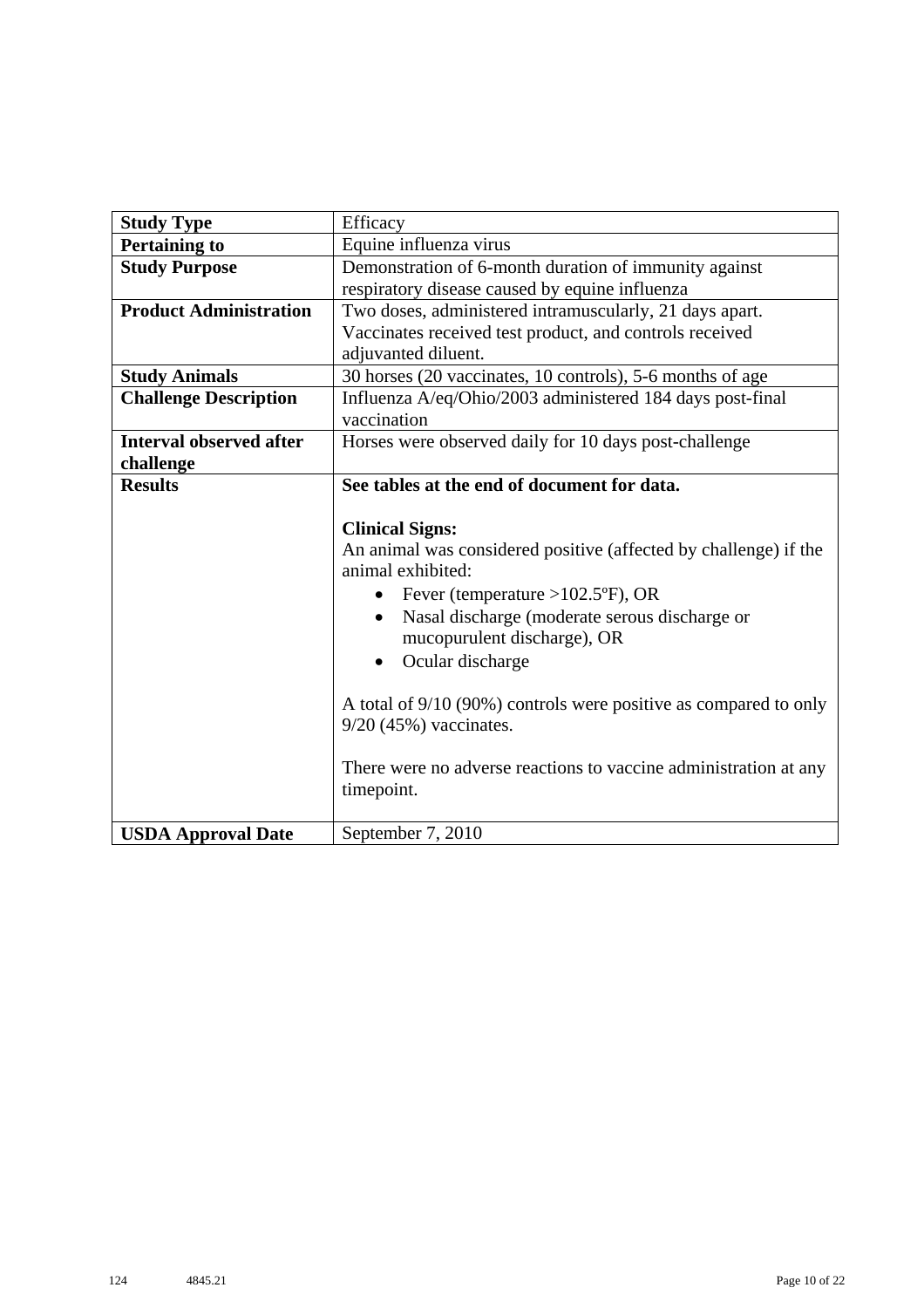|                  |                      |           |              |                |                         |                                  | <b>Days Post-challenge</b>       |                                  |                                  |                                  |                                  |           |
|------------------|----------------------|-----------|--------------|----------------|-------------------------|----------------------------------|----------------------------------|----------------------------------|----------------------------------|----------------------------------|----------------------------------|-----------|
| <b>Treatment</b> | <b>Clinical Sign</b> | $\pmb{0}$ | $\mathbf{1}$ | $\overline{2}$ | $\overline{\mathbf{3}}$ | $\overline{\mathbf{4}}$          | 5                                | 6                                | $\overline{\mathbf{z}}$          | 8                                | $\boldsymbol{9}$                 | 10        |
| <b>Controls</b>  |                      |           |              |                |                         |                                  |                                  |                                  |                                  |                                  |                                  |           |
|                  | Fever                |           |              |                |                         |                                  |                                  |                                  |                                  |                                  |                                  |           |
| $\mathbf 1$      | Nasal discharge      |           |              |                |                         |                                  | $\ddot{}$                        | $\begin{array}{c} + \end{array}$ | $\bf{+}$                         | $\bf +$                          |                                  |           |
|                  | Ocular discharge     |           |              |                |                         |                                  | $\ddot{}$                        |                                  |                                  | $\ddot{}$                        |                                  | $\ddot{}$ |
|                  | Fever                |           |              |                |                         |                                  |                                  |                                  |                                  |                                  |                                  |           |
| $\overline{2}$   | Nasal discharge      |           |              | $\ddot{}$      |                         |                                  | $\ddot{}$                        |                                  | $\mathbf +$                      | $\boldsymbol{+}$                 | $\ddot{}$                        |           |
|                  | Ocular discharge     |           |              |                |                         |                                  | $\ddot{}$                        | $\begin{array}{c} + \end{array}$ |                                  |                                  | $\ddot{}$                        | $\ddot{}$ |
|                  | Fever                |           |              |                |                         |                                  |                                  |                                  |                                  |                                  |                                  |           |
| 3                | Nasal discharge      |           |              |                |                         |                                  |                                  | $\boldsymbol{+}$                 |                                  | $\boldsymbol{+}$                 |                                  |           |
|                  | Ocular discharge     |           |              | $\ddot{}$      |                         |                                  | $\ddot{}$                        |                                  |                                  | $\ddot{}$                        |                                  | $\ddot{}$ |
|                  | Fever                |           |              |                |                         |                                  |                                  |                                  |                                  |                                  |                                  |           |
| 4                | Nasal discharge      |           |              |                |                         |                                  |                                  |                                  |                                  |                                  |                                  |           |
|                  | Ocular discharge     |           |              |                |                         |                                  | $\ddot{}$                        | $\ddot{}$                        | $\ddot{}$                        |                                  |                                  | $\ddag$   |
|                  | Fever                |           |              |                |                         |                                  |                                  |                                  |                                  |                                  |                                  |           |
| 5                | Nasal discharge      |           |              |                |                         | $\ddot{}$                        | $\begin{array}{c} + \end{array}$ | $\begin{array}{c} + \end{array}$ | $\mathbf +$                      | $\ddot{}$                        | $\ddot{}$                        |           |
|                  | Ocular discharge     |           |              |                |                         |                                  |                                  |                                  |                                  |                                  |                                  |           |
|                  | Fever                |           |              |                |                         |                                  |                                  |                                  |                                  |                                  |                                  |           |
| 6                | Nasal discharge      |           |              |                |                         | $\ddot{}$                        |                                  |                                  | $\begin{array}{c} + \end{array}$ |                                  | $\ddot{}$                        | $\ddot{}$ |
|                  | Ocular discharge     |           |              |                |                         |                                  |                                  |                                  |                                  |                                  |                                  | $\ddag$   |
|                  | Fever                |           |              |                |                         |                                  |                                  |                                  |                                  |                                  |                                  |           |
| $\overline{7}$   | Nasal discharge      |           |              | $\ddot{}$      |                         |                                  | $\ddot{}$                        |                                  | $\ddagger$                       |                                  |                                  | $\ddot{}$ |
|                  | Ocular discharge     |           |              | $\ddot{}$      |                         |                                  |                                  | $\ddot{}$                        |                                  |                                  |                                  |           |
|                  | Fever                |           |              |                |                         |                                  |                                  |                                  | $\pm$                            |                                  |                                  |           |
| $\,8\,$          | Nasal discharge      |           |              |                |                         |                                  | $\ddot{}$                        | $\begin{array}{c} + \end{array}$ | $\ddagger$                       |                                  |                                  | $\ddot{}$ |
|                  | Ocular discharge     |           |              | $\pmb{+}$      | $\ddot{}$               |                                  | $\ddot{}$                        | $\begin{array}{c} + \end{array}$ |                                  |                                  |                                  | $\ddag$   |
|                  | Fever                |           |              |                |                         |                                  |                                  |                                  |                                  |                                  |                                  |           |
| 9                | Nasal discharge      |           |              |                |                         |                                  |                                  |                                  |                                  |                                  |                                  |           |
|                  | Ocular discharge     |           |              |                |                         |                                  |                                  |                                  |                                  |                                  |                                  |           |
|                  | Fever                |           |              |                |                         |                                  |                                  |                                  |                                  |                                  |                                  |           |
| 10               | Nasal discharge      |           |              |                |                         |                                  | $\ddot{}$                        | $\begin{array}{c} + \end{array}$ | $\begin{array}{c} + \end{array}$ | $\pmb{+}$                        | $\ddot{}$                        |           |
|                  | Ocular discharge     |           |              |                |                         | $\begin{array}{c} + \end{array}$ | $\ddot{}$                        |                                  | $\begin{array}{c} + \end{array}$ | $\begin{array}{c} + \end{array}$ | $\begin{array}{c} + \end{array}$ |           |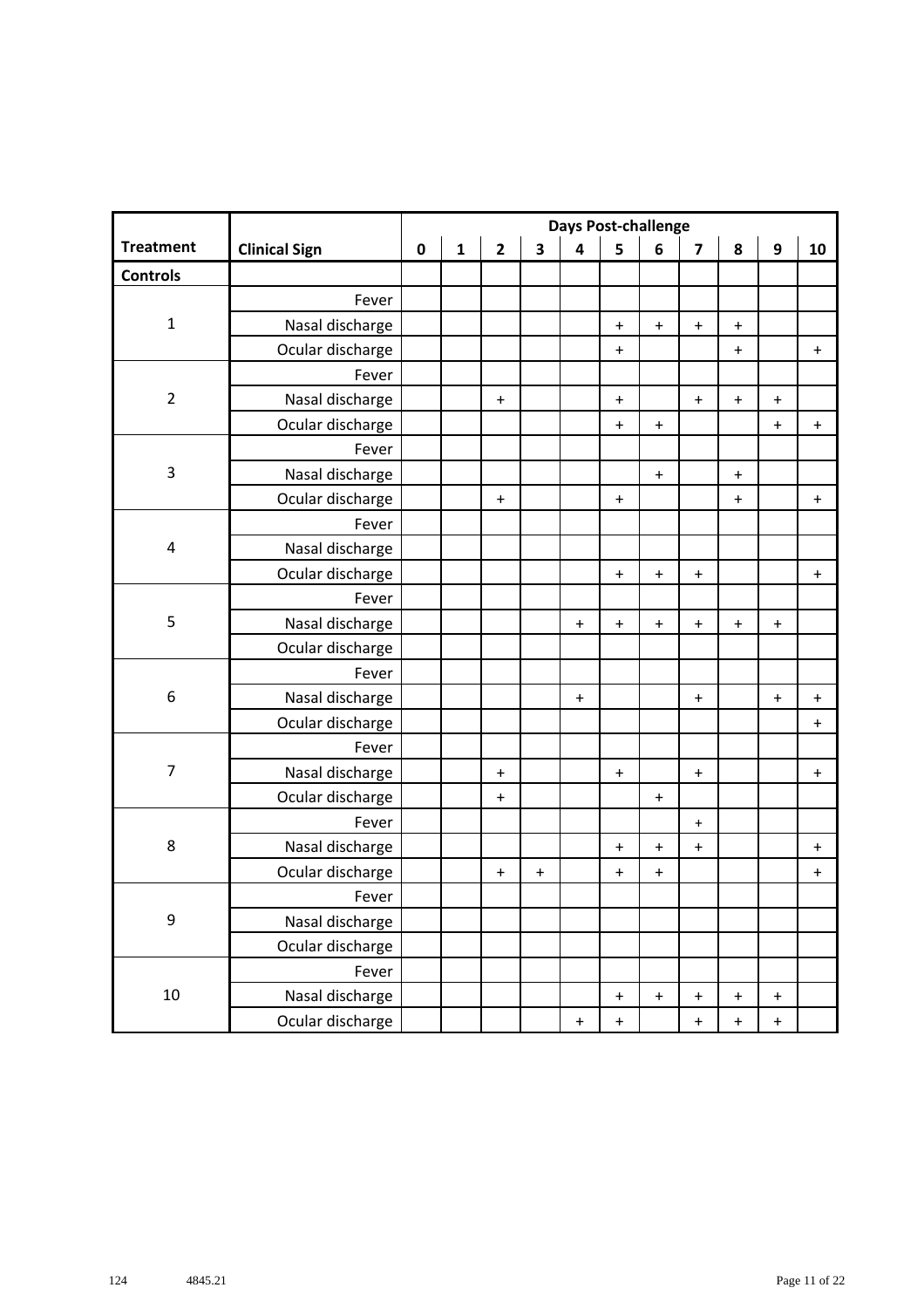|                   |                      | <b>Days Post-challenge</b> |              |                |                         |                         |                  |           |                                  |                                  |                                  |             |  |
|-------------------|----------------------|----------------------------|--------------|----------------|-------------------------|-------------------------|------------------|-----------|----------------------------------|----------------------------------|----------------------------------|-------------|--|
| <b>Treatment</b>  | <b>Clinical Sign</b> | $\pmb{0}$                  | $\mathbf{1}$ | $\overline{2}$ | $\overline{\mathbf{3}}$ | $\overline{\mathbf{4}}$ | 5                | 6         | $\overline{\mathbf{z}}$          | 8                                | 9                                | 10          |  |
| <b>Vaccinates</b> |                      |                            |              |                |                         |                         |                  |           |                                  |                                  |                                  |             |  |
|                   | Fever                |                            |              |                |                         |                         |                  |           |                                  |                                  |                                  |             |  |
| $\mathbf 1$       | Nasal discharge      |                            |              |                |                         |                         |                  |           |                                  |                                  |                                  |             |  |
|                   | Ocular discharge     |                            |              |                |                         |                         |                  |           |                                  |                                  |                                  |             |  |
|                   | Fever                |                            |              |                |                         |                         |                  |           |                                  |                                  |                                  |             |  |
| $\overline{2}$    | Nasal discharge      |                            |              |                |                         |                         |                  |           |                                  |                                  |                                  |             |  |
|                   | Ocular discharge     |                            |              |                |                         |                         |                  |           |                                  |                                  |                                  |             |  |
|                   | Fever                |                            |              |                |                         |                         |                  |           |                                  |                                  |                                  |             |  |
| $\mathsf 3$       | Nasal discharge      |                            |              |                |                         |                         |                  |           |                                  |                                  |                                  |             |  |
|                   | Ocular discharge     |                            |              |                |                         |                         | $\ddot{}$        |           |                                  | $\ddot{}$                        | $\ddot{}$                        |             |  |
|                   | Fever                |                            |              |                |                         |                         |                  |           |                                  |                                  |                                  |             |  |
| 4                 | Nasal discharge      |                            |              |                |                         |                         |                  |           | $\begin{array}{c} + \end{array}$ |                                  |                                  |             |  |
|                   | Ocular discharge     |                            |              |                |                         |                         |                  |           |                                  |                                  |                                  |             |  |
|                   | Fever                |                            |              |                |                         |                         |                  |           |                                  |                                  |                                  |             |  |
| $\mathsf S$       | Nasal discharge      |                            |              |                |                         |                         |                  |           |                                  |                                  |                                  |             |  |
|                   | Ocular discharge     |                            |              |                |                         |                         |                  |           |                                  |                                  |                                  |             |  |
|                   | Fever                |                            |              |                |                         |                         |                  |           |                                  |                                  |                                  |             |  |
| 6                 | Nasal discharge      |                            |              |                |                         |                         |                  |           |                                  |                                  |                                  |             |  |
|                   | Ocular discharge     |                            |              |                |                         |                         |                  |           |                                  |                                  |                                  |             |  |
|                   | Fever                |                            |              |                |                         |                         |                  |           |                                  |                                  |                                  |             |  |
| $\overline{7}$    | Nasal discharge      |                            |              |                |                         |                         |                  |           |                                  |                                  |                                  |             |  |
|                   | Ocular discharge     |                            |              |                |                         |                         |                  |           |                                  |                                  |                                  |             |  |
|                   | Fever                |                            |              |                |                         |                         |                  |           |                                  |                                  |                                  |             |  |
| $\,8\,$           | Nasal discharge      |                            |              |                |                         |                         |                  |           |                                  |                                  |                                  |             |  |
|                   | Ocular discharge     |                            |              |                |                         |                         |                  |           |                                  |                                  |                                  |             |  |
|                   | Fever                |                            |              |                |                         |                         |                  |           |                                  |                                  |                                  |             |  |
| 9                 | Nasal discharge      |                            |              |                |                         |                         |                  |           |                                  |                                  |                                  |             |  |
|                   | Ocular discharge     |                            |              |                |                         |                         |                  |           |                                  |                                  |                                  |             |  |
|                   | Fever                |                            |              |                |                         |                         | $\boldsymbol{+}$ |           |                                  |                                  |                                  |             |  |
| 10                | Nasal discharge      |                            |              |                |                         |                         |                  | $\ddot{}$ | $\mathbf +$                      |                                  |                                  |             |  |
|                   | Ocular discharge     |                            |              |                |                         |                         |                  |           |                                  | $\ddot{}$                        |                                  | $\mathbf +$ |  |
|                   | Fever                |                            |              |                |                         |                         |                  |           |                                  |                                  |                                  |             |  |
| $11\,$            | Nasal discharge      |                            |              |                |                         |                         | $\ddot{}$        |           |                                  | $\begin{array}{c} + \end{array}$ | $\begin{array}{c} + \end{array}$ | $\ddot{}$   |  |
|                   | Ocular discharge     |                            |              |                |                         |                         |                  |           |                                  |                                  |                                  |             |  |
|                   | Fever                |                            |              |                |                         |                         |                  |           |                                  |                                  |                                  |             |  |
| 12                | Nasal discharge      |                            |              |                |                         |                         |                  |           |                                  | $\ddot{}$                        |                                  |             |  |
|                   | Ocular discharge     |                            |              |                |                         |                         |                  |           |                                  |                                  |                                  |             |  |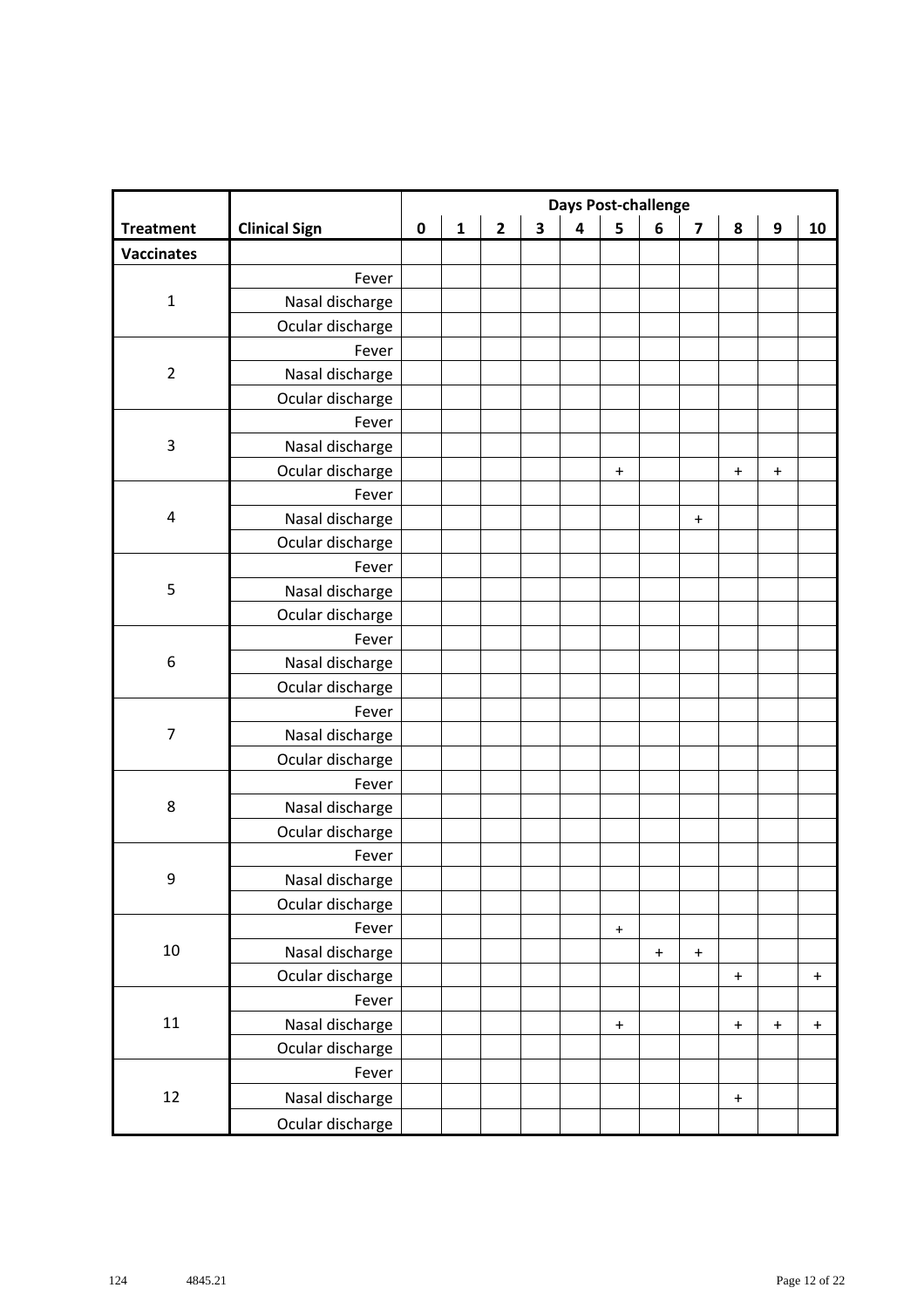|                   |                      | <b>Days Post-challenge</b> |              |                         |                         |                         |           |                                  |                                  |                                  |                  |           |
|-------------------|----------------------|----------------------------|--------------|-------------------------|-------------------------|-------------------------|-----------|----------------------------------|----------------------------------|----------------------------------|------------------|-----------|
| <b>Treatment</b>  | <b>Clinical Sign</b> | $\mathbf 0$                | $\mathbf{1}$ | $\overline{\mathbf{2}}$ | $\overline{\mathbf{3}}$ | $\overline{\mathbf{4}}$ | 5         | 6                                | $\overline{\mathbf{z}}$          | 8                                | $\boldsymbol{9}$ | 10        |
| <b>Vaccinates</b> |                      |                            |              |                         |                         |                         |           |                                  |                                  |                                  |                  |           |
|                   | Fever                |                            |              |                         |                         |                         |           |                                  |                                  |                                  |                  |           |
| 13                | Nasal discharge      |                            |              |                         |                         | $\ddot{}$               |           |                                  |                                  |                                  |                  | $\ddot{}$ |
|                   | Ocular discharge     |                            |              |                         |                         |                         |           |                                  |                                  |                                  |                  |           |
|                   | Fever                |                            |              |                         |                         |                         |           |                                  |                                  |                                  |                  |           |
| 14                | Nasal discharge      |                            |              |                         |                         |                         |           |                                  |                                  |                                  |                  |           |
|                   | Ocular discharge     |                            |              |                         |                         |                         |           |                                  |                                  |                                  |                  |           |
|                   | Fever                |                            |              |                         |                         |                         |           |                                  |                                  |                                  |                  |           |
| 15                | Nasal discharge      |                            |              |                         |                         |                         |           |                                  |                                  |                                  |                  |           |
|                   | Ocular discharge     |                            |              |                         |                         |                         | $\ddot{}$ |                                  | $\begin{array}{c} + \end{array}$ |                                  |                  |           |
|                   | Fever                |                            |              |                         |                         |                         |           |                                  |                                  |                                  |                  |           |
| 16                | Nasal discharge      |                            |              |                         |                         |                         |           | $\ddot{}$                        |                                  |                                  |                  |           |
|                   | Ocular discharge     |                            |              |                         |                         |                         |           |                                  |                                  |                                  |                  |           |
|                   | Fever                |                            |              |                         |                         |                         |           |                                  |                                  |                                  |                  |           |
| 17                | Nasal discharge      |                            |              |                         |                         |                         |           |                                  |                                  |                                  |                  |           |
|                   | Ocular discharge     |                            |              |                         |                         |                         |           |                                  |                                  |                                  |                  |           |
|                   | Fever                |                            |              |                         |                         |                         |           |                                  |                                  |                                  |                  |           |
| 18                | Nasal discharge      |                            |              |                         |                         |                         |           |                                  |                                  |                                  |                  |           |
|                   | Ocular discharge     |                            |              |                         |                         |                         |           |                                  |                                  |                                  |                  |           |
|                   | Fever                |                            |              |                         |                         |                         |           |                                  |                                  |                                  |                  |           |
| 19                | Nasal discharge      |                            |              |                         |                         |                         |           | $\begin{array}{c} + \end{array}$ |                                  | $\begin{array}{c} + \end{array}$ |                  |           |
|                   | Ocular discharge     |                            |              |                         |                         |                         |           |                                  |                                  |                                  |                  |           |
|                   | Fever                |                            |              |                         |                         |                         |           |                                  |                                  |                                  |                  |           |
| 20                | Nasal discharge      |                            |              |                         |                         |                         |           |                                  |                                  |                                  |                  |           |
|                   | Ocular discharge     |                            |              |                         |                         |                         |           |                                  |                                  |                                  |                  |           |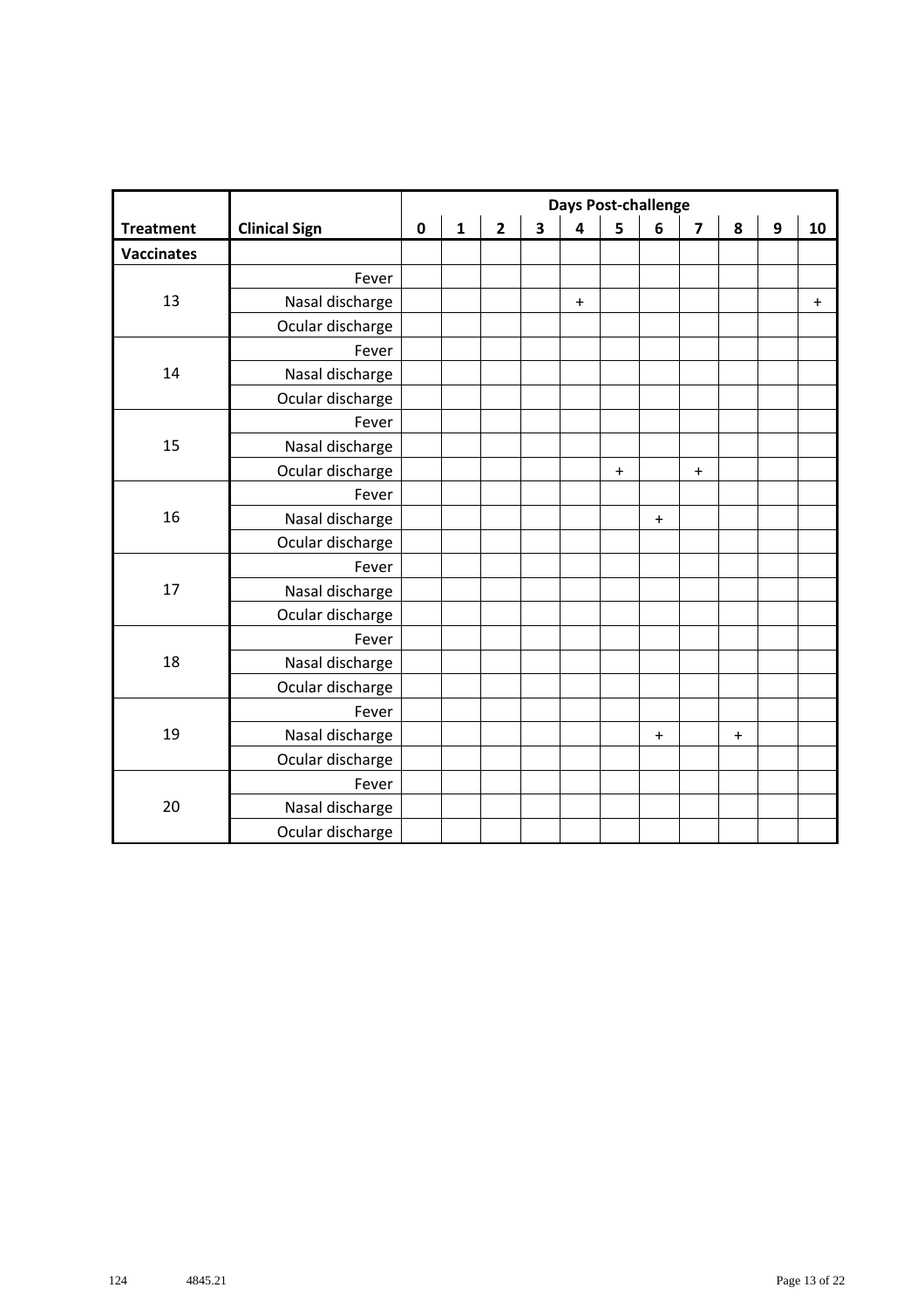| <b>Study Type</b>     | Efficacy                                                                     |
|-----------------------|------------------------------------------------------------------------------|
| Pertaining to         | Equine influenza virus                                                       |
| <b>Study Purpose</b>  | Demonstration of efficacy against respiratory disease and shedding caused    |
|                       | by equine influenza                                                          |
| <b>Product</b>        | Two doses, administered intramuscularly, 21 days apart.                      |
| <b>Administration</b> |                                                                              |
| <b>Study Animals</b>  | 37 horses (18 vaccinates, 19 controls), approximately 9-10 months of age     |
| <b>Challenge</b>      | Influenza A/eq/Ohio/2003 administered 3 weeks post-final vaccination         |
| <b>Description</b>    |                                                                              |
| <b>Interval</b>       | Horses were observed, and nasal swabs were collected, daily for 15 days      |
| observed after        | post-challenge.                                                              |
| challenge             |                                                                              |
| <b>Results</b>        | See tables at the end of document for data.                                  |
|                       |                                                                              |
|                       | <b>Clinical Signs:</b>                                                       |
|                       | An animal was considered positive (affected by challenge) if the animal      |
|                       | exhibited the following at any post-challenge observation point:             |
|                       | • Fever (temperature $\geq$ 102.5°F), OR                                     |
|                       | • Ocular discharge, OR                                                       |
|                       | • Nasal discharge (very slight mucopurulent discharge, or worse)             |
|                       | <b>Duration</b> of disease was calculated from the date the animal was first |
|                       | observed to be positive to the date of last positive observation for that    |
|                       | animal. Based on this calculation, the median duration of disease for the    |
|                       | controls was determined to be 11 days as compared to 3 days for the          |
|                       | vaccinates.                                                                  |
|                       |                                                                              |
|                       | Nasal shedding of influenza virus was evaluated through nasal swab virus     |
|                       | isolation results. An animal was considered positive if virus was isolated   |
|                       | from nasal swabs on one or more occasions following challenge.               |
|                       |                                                                              |
|                       | $0/18$ vaccinates shed virus and $12/19$ controls shed virus.                |
|                       |                                                                              |
|                       | There were no adverse reactions to vaccine administration at any timepoint.  |
| <b>USDA</b>           | April 8, 2013                                                                |
| <b>Approval Date</b>  |                                                                              |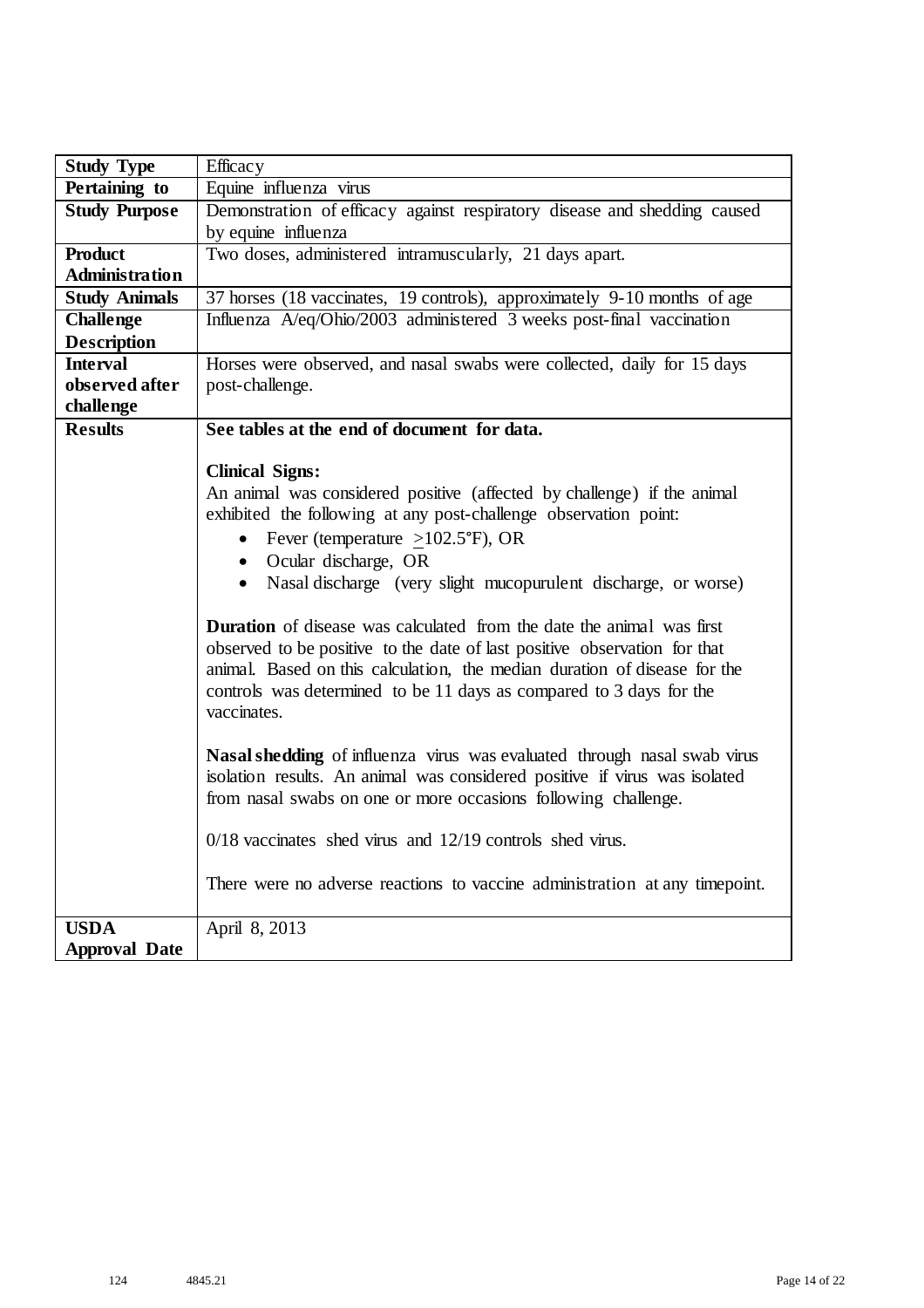

**Ocular Discharge:** 0=none; 1=mild to moderate; 2=severe

**Nasal Discharge**: 0=none; 1=slight clear serous, as may be observed in both normal and diseased horses; 1.5=very slight mucopurulent discharge, one or both nostrils; 2=moderate clear serous discharge, easily seen in one or both nostrils; 3=Abundant clear serous discharge typically seen only in diseased horses; 4=moderately mucopurulent, in large quantities in both nostrils; 5=heavy mucopurulent discharge in large amounts in both nostrils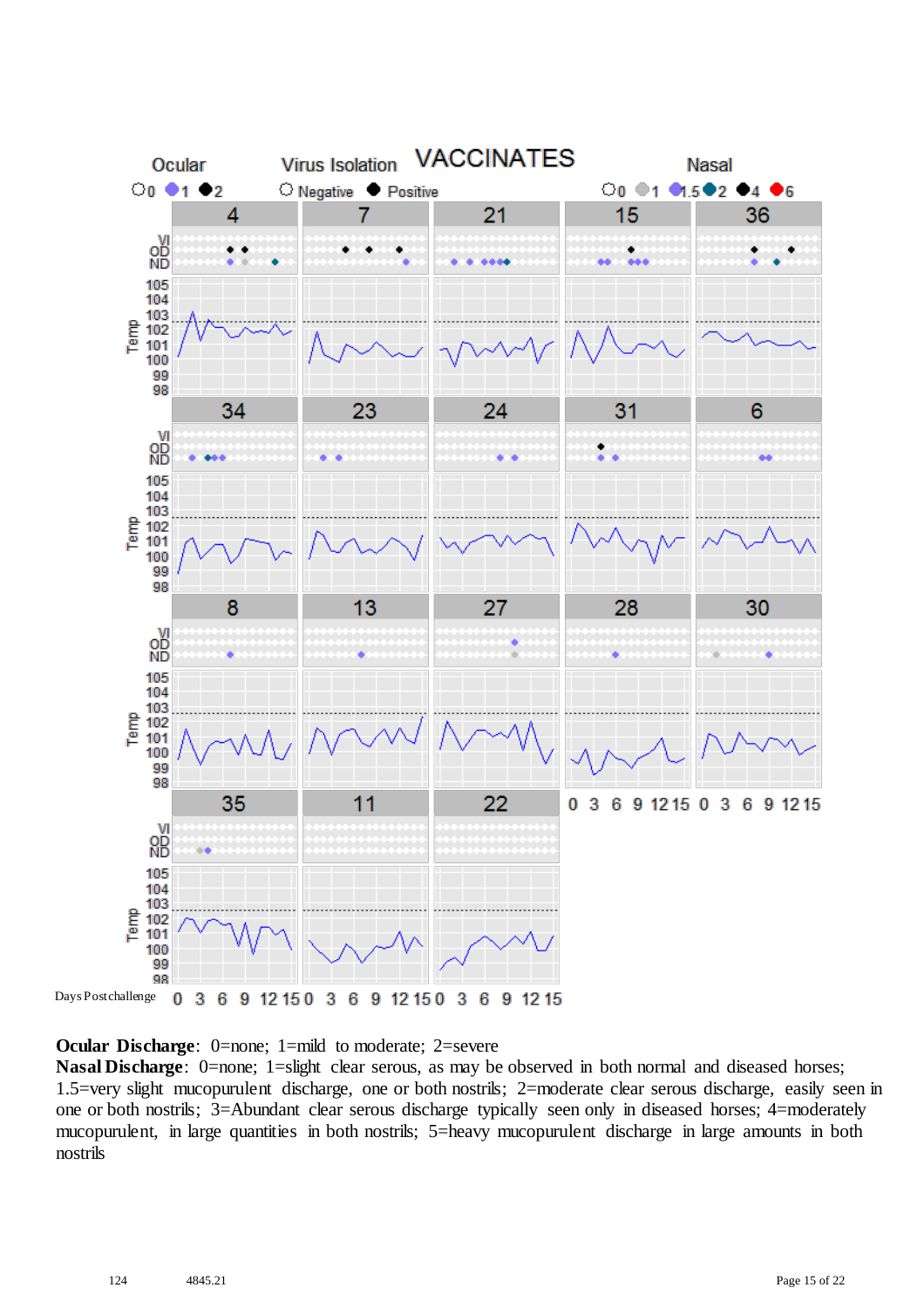

**Ocular Discharge:** 0=none; 1=mild to moderate; 2=severe

**Nasal Discharge**: 0=none; 1=slight clear serous, as may be observed in both normal and diseased horses; 1.5=very slight mucopurulent discharge, one or both nostrils; 2=moderate clear serous discharge, easily seen in one or both nostrils; 3=Abundant clear serous discharge typically seen only in diseased horses; 4=moderately mucopurulent, in large quantities in both nostrils; 5=heavy mucopurulent discharge in large amounts in both nostrils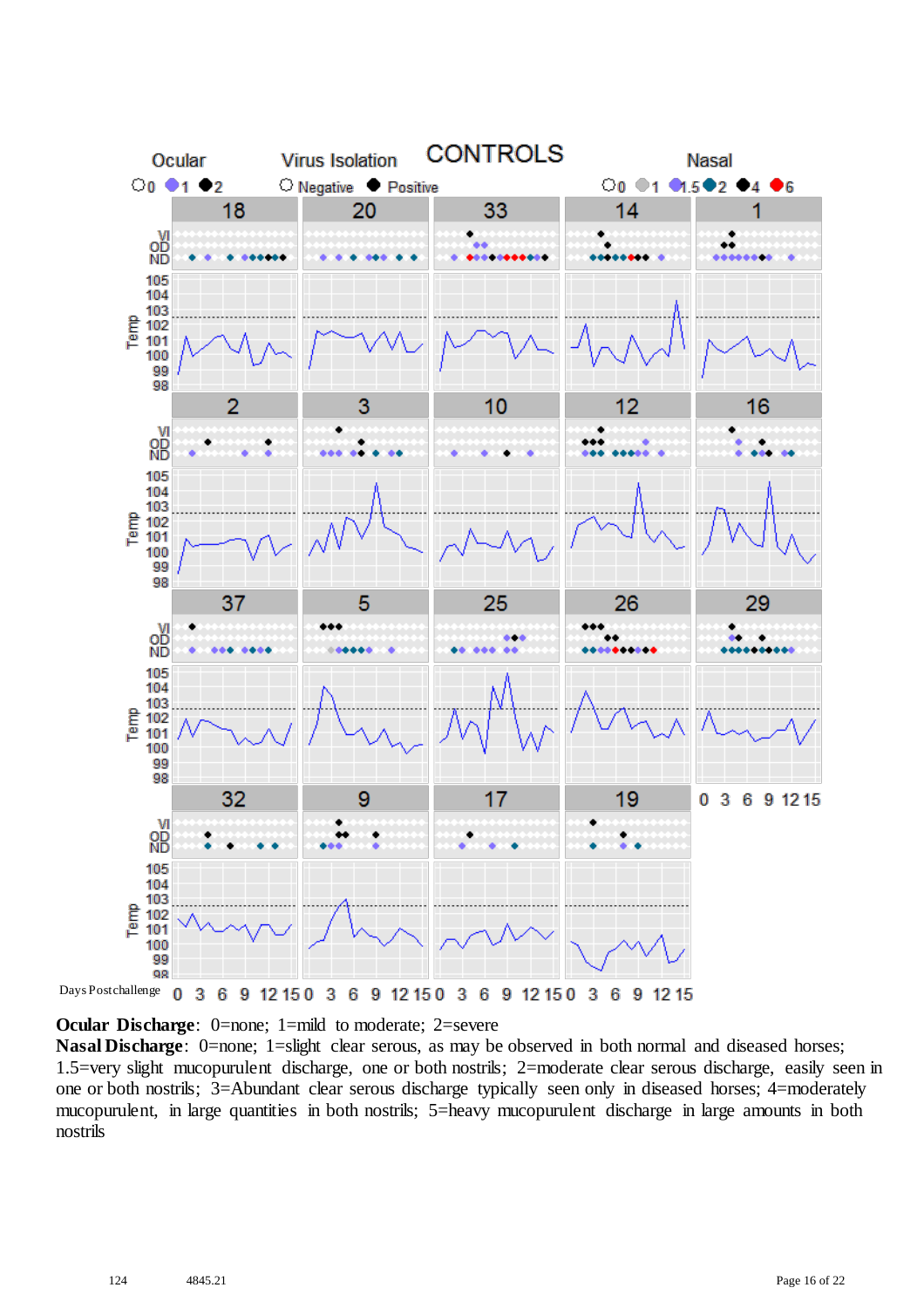| <b>Study Type</b>              | Efficacy                                                                                                                                                                                                                                                                                                                                                                                                                                              |
|--------------------------------|-------------------------------------------------------------------------------------------------------------------------------------------------------------------------------------------------------------------------------------------------------------------------------------------------------------------------------------------------------------------------------------------------------------------------------------------------------|
| <b>Pertaining to</b>           | Equine influenza                                                                                                                                                                                                                                                                                                                                                                                                                                      |
| <b>Study Purpose</b>           | Demonstration of efficacy against respiratory disease caused by<br>equine influenza A2 strain Richmond 07                                                                                                                                                                                                                                                                                                                                             |
| <b>Product Administration</b>  | Two doses, administered intramuscularly, 21 days apart                                                                                                                                                                                                                                                                                                                                                                                                |
| <b>Study Animals</b>           | 20 horses (20 vaccinates), 12 months of age                                                                                                                                                                                                                                                                                                                                                                                                           |
| <b>Challenge Description</b>   | Not applicable                                                                                                                                                                                                                                                                                                                                                                                                                                        |
| <b>Interval observed after</b> | Not applicable                                                                                                                                                                                                                                                                                                                                                                                                                                        |
| challenge                      |                                                                                                                                                                                                                                                                                                                                                                                                                                                       |
| <b>Results</b>                 | This product class allows the manufacturer to update micro-<br>organisms in this vaccine under expedited procedures to respond to<br>emerging needs. Abbreviated data to support influenza strain<br>updates to the product composition were evaluated by USDA-<br>APHIS and found to be acceptable based on regulations and<br>policies at the time of approval. Full vaccination-challenge studies<br>may not have been required for these updates. |
| <b>USDA Approval Date</b>      | February 2, 2012                                                                                                                                                                                                                                                                                                                                                                                                                                      |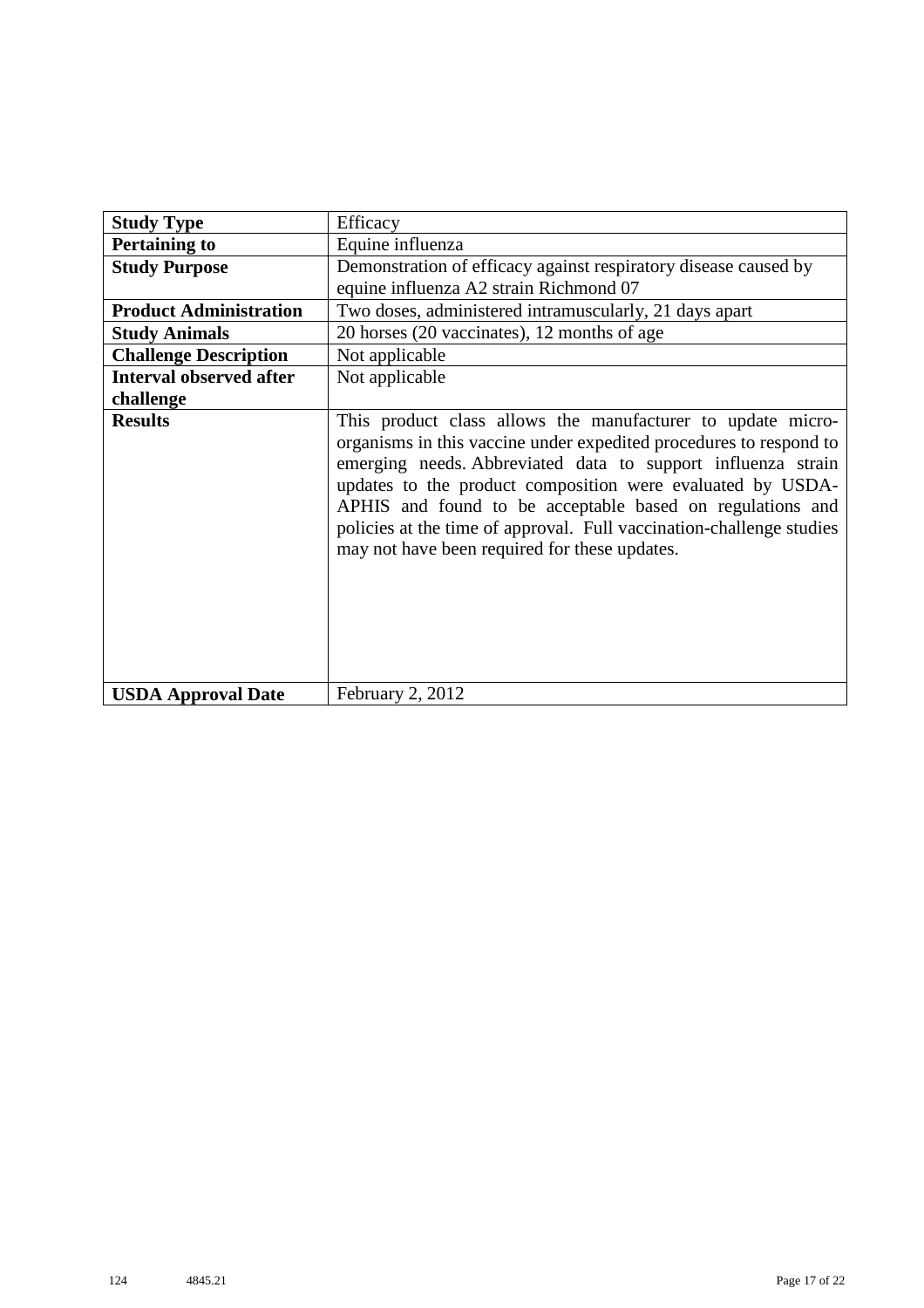| <b>Study Type</b>              | Efficacy                                                                                                                                                                                                                                                                                                                                                                                                                                              |
|--------------------------------|-------------------------------------------------------------------------------------------------------------------------------------------------------------------------------------------------------------------------------------------------------------------------------------------------------------------------------------------------------------------------------------------------------------------------------------------------------|
| <b>Pertaining to</b>           | Equine influenza                                                                                                                                                                                                                                                                                                                                                                                                                                      |
| <b>Study Purpose</b>           | Demonstration of efficacy against respiratory disease caused by                                                                                                                                                                                                                                                                                                                                                                                       |
|                                | equine influenza A2 strain Kentucky 95                                                                                                                                                                                                                                                                                                                                                                                                                |
| <b>Product Administration</b>  | Two doses, administered intramuscularly, 21 days apart                                                                                                                                                                                                                                                                                                                                                                                                |
| <b>Study Animals</b>           | 20 horses (20 vaccinates), 12 months of age                                                                                                                                                                                                                                                                                                                                                                                                           |
| <b>Challenge Description</b>   | Not applicable                                                                                                                                                                                                                                                                                                                                                                                                                                        |
| <b>Interval observed after</b> | Not applicable                                                                                                                                                                                                                                                                                                                                                                                                                                        |
| challenge                      |                                                                                                                                                                                                                                                                                                                                                                                                                                                       |
| <b>Results</b>                 | This product class allows the manufacturer to update micro-<br>organisms in this vaccine under expedited procedures to respond to<br>emerging needs. Abbreviated data to support influenza strain<br>updates to the product composition were evaluated by USDA-<br>APHIS and found to be acceptable based on regulations and<br>policies at the time of approval. Full vaccination-challenge studies<br>may not have been required for these updates. |
| <b>USDA Approval Date</b>      | February 2, 2012                                                                                                                                                                                                                                                                                                                                                                                                                                      |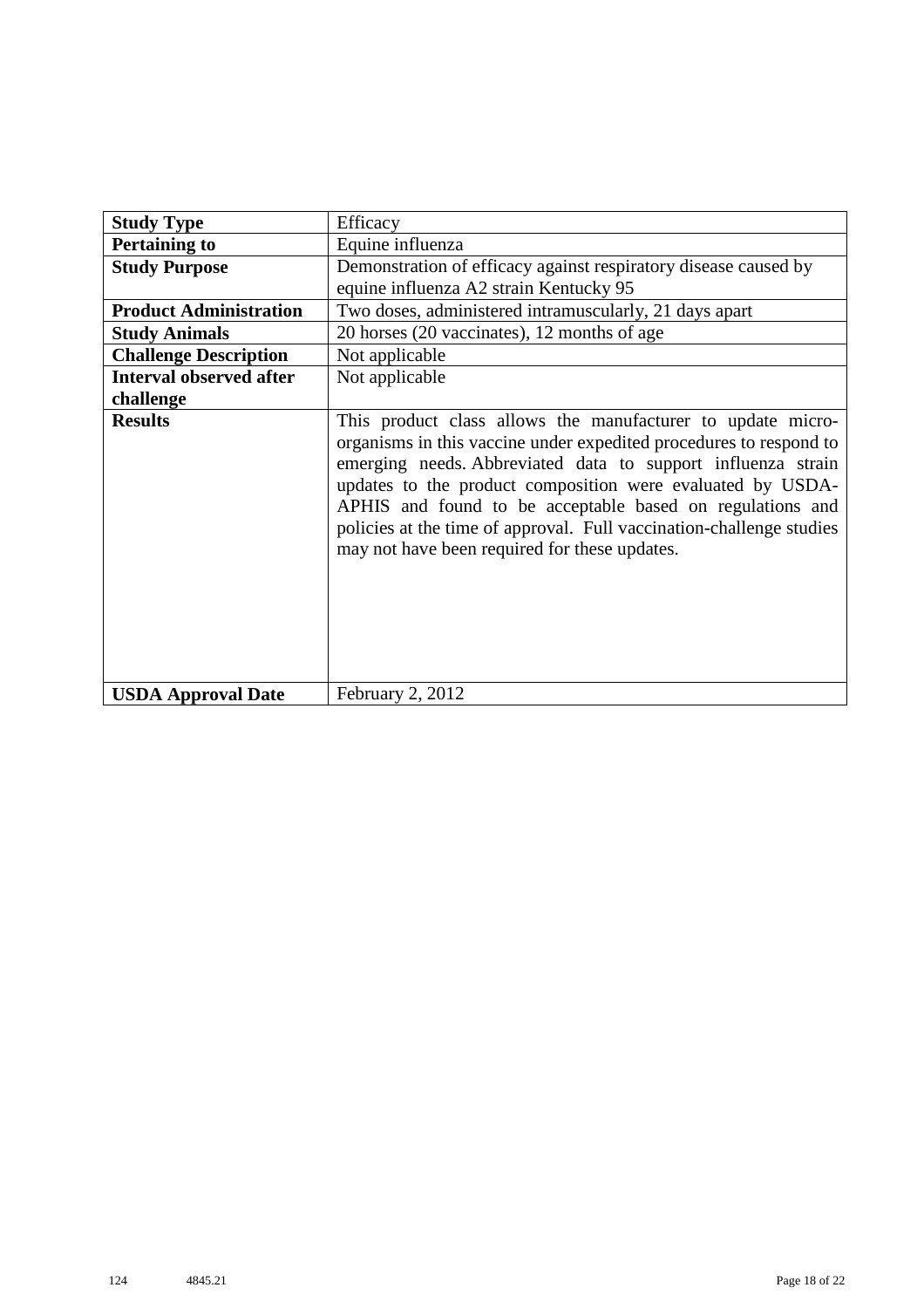| <b>Study Type</b>     | Safety                                                         |                  |                                                                                       |                      |                               |            |                      |  |
|-----------------------|----------------------------------------------------------------|------------------|---------------------------------------------------------------------------------------|----------------------|-------------------------------|------------|----------------------|--|
| <b>Pertaining to</b>  | All fractions                                                  |                  |                                                                                       |                      |                               |            |                      |  |
| <b>Study Purpose</b>  |                                                                |                  | To demonstrate safety under field conditions at three different test sites            |                      |                               |            |                      |  |
| <b>Product</b>        |                                                                |                  | 2 doses given intramuscularly 21 days apart                                           |                      |                               |            |                      |  |
| <b>Administration</b> |                                                                |                  |                                                                                       |                      |                               |            |                      |  |
| <b>Study Animals</b>  | 622 horses vaccinated with two doses including:                |                  |                                                                                       |                      |                               |            |                      |  |
|                       | 203-two to four month-old foals                                |                  |                                                                                       |                      |                               |            |                      |  |
|                       | 19-five to seven month-old foals<br>400-1 year or older horses |                  |                                                                                       |                      |                               |            |                      |  |
| <b>Challenge</b>      | Not Applicable                                                 |                  |                                                                                       |                      |                               |            |                      |  |
| <b>Description</b>    |                                                                |                  |                                                                                       |                      |                               |            |                      |  |
| <b>Interval</b>       |                                                                |                  | Horses were observed on Days 0, 1 and 3 following the first vaccination and           |                      |                               |            |                      |  |
| observed after        |                                                                |                  | on Days 1, 3 and 7 following the second vaccination for systemic and local            |                      |                               |            |                      |  |
| vaccination           | injection site reactions.                                      |                  |                                                                                       |                      |                               |            |                      |  |
| <b>Results</b>        |                                                                |                  | There were no systemic reactions observed at any of the three sites. Local            |                      |                               |            |                      |  |
|                       |                                                                |                  | injection site reactions are summarized below.                                        |                      |                               |            |                      |  |
|                       |                                                                |                  |                                                                                       |                      |                               |            |                      |  |
|                       | North Dakota Site:                                             |                  |                                                                                       |                      | <b>Transient</b>              |            |                      |  |
|                       | <b>Summary</b>                                                 | <b>Total</b>     | <b>Number</b>                                                                         |                      | <b>Injection Site</b>         |            | <b>Number Normal</b> |  |
|                       |                                                                | <b>Number</b>    | with 2 doses                                                                          |                      | <b>Swelling</b>               |            |                      |  |
|                       | Age                                                            |                  |                                                                                       | $1st$ dose           | $2nd$ dose                    | $1st$ dose | $2nd$ dose           |  |
|                       | $2-4$ mo                                                       | 149              | 149                                                                                   | $\theta$             | $\mathbf{0}$                  | 149        | 149                  |  |
|                       | $5-7$ mo                                                       | $\boldsymbol{0}$ | $\mathbf{0}$                                                                          | n/a                  | n/a                           | n/a        | n/a                  |  |
|                       | 8-11 mo                                                        | $\overline{0}$   | $\overline{0}$                                                                        | n/a                  | n/a                           | n/a        | n/a                  |  |
|                       | $1 yr-5yr$                                                     | 23               | 23                                                                                    | $\overline{0}$       | $\mathbf{0}$                  | 23         | 23                   |  |
|                       | $6-15$ yr                                                      | 121              | 121                                                                                   | $\boldsymbol{0}$     | $\mathbf{0}$                  | 121        | 121                  |  |
|                       | $>16 \text{ yr}$                                               | 3                | 3                                                                                     | $\boldsymbol{0}$     | $\mathbf{0}$                  | 3          | 3                    |  |
|                       | <b>Total</b>                                                   | 296              | 296                                                                                   | $\boldsymbol{0}$     | $\boldsymbol{0}$              | 296        | 296                  |  |
|                       | California Site:                                               |                  |                                                                                       |                      |                               |            |                      |  |
|                       |                                                                | <b>Total</b>     | <b>Number</b>                                                                         |                      | <b>Transient</b>              |            |                      |  |
|                       | <b>Summary</b>                                                 | <b>Number</b>    | with 2 doses                                                                          |                      | <b>Injection Site</b>         |            | <b>Number Normal</b> |  |
|                       | Age                                                            |                  |                                                                                       | 1 <sup>st</sup> dose | <b>Swelling</b><br>$2nd$ dose | $1st$ dose | $2nd$ dose           |  |
|                       | $2-4$ mo                                                       | $\overline{0}$   | $\boldsymbol{0}$                                                                      | n/a                  | n/a                           | n/a        | n/a                  |  |
|                       | $5-7$ mo                                                       | 5                | 5                                                                                     | $\mathbf{0}$         | $\theta$                      | 5          | 5                    |  |
|                       | 8-11 mo                                                        | $\boldsymbol{0}$ | $\overline{0}$                                                                        | n/a                  | n/a                           | n/a        | n/a                  |  |
|                       | $1 yr-5yr$                                                     | 25               | 25                                                                                    | $\overline{0}$       | $\overline{4}$                | 25         | 21                   |  |
|                       | $6-15$ yr                                                      | 15               | 15                                                                                    | $\overline{0}$       | 3                             | 15         | 12                   |  |
|                       | $>16 \text{ yr}$                                               | 6                | 6                                                                                     | $\overline{0}$       | $\mathbf{1}$                  | 6          | 5                    |  |
|                       | <b>Total</b>                                                   | 51               | 51                                                                                    | $\bf{0}$             | $8*$                          | 51         | 43                   |  |
|                       |                                                                |                  | *Postvaccination reactions were minimal. The reported reactions were mild, transient, |                      |                               |            |                      |  |
|                       | non-painful injection swellings.                               |                  |                                                                                       |                      |                               |            |                      |  |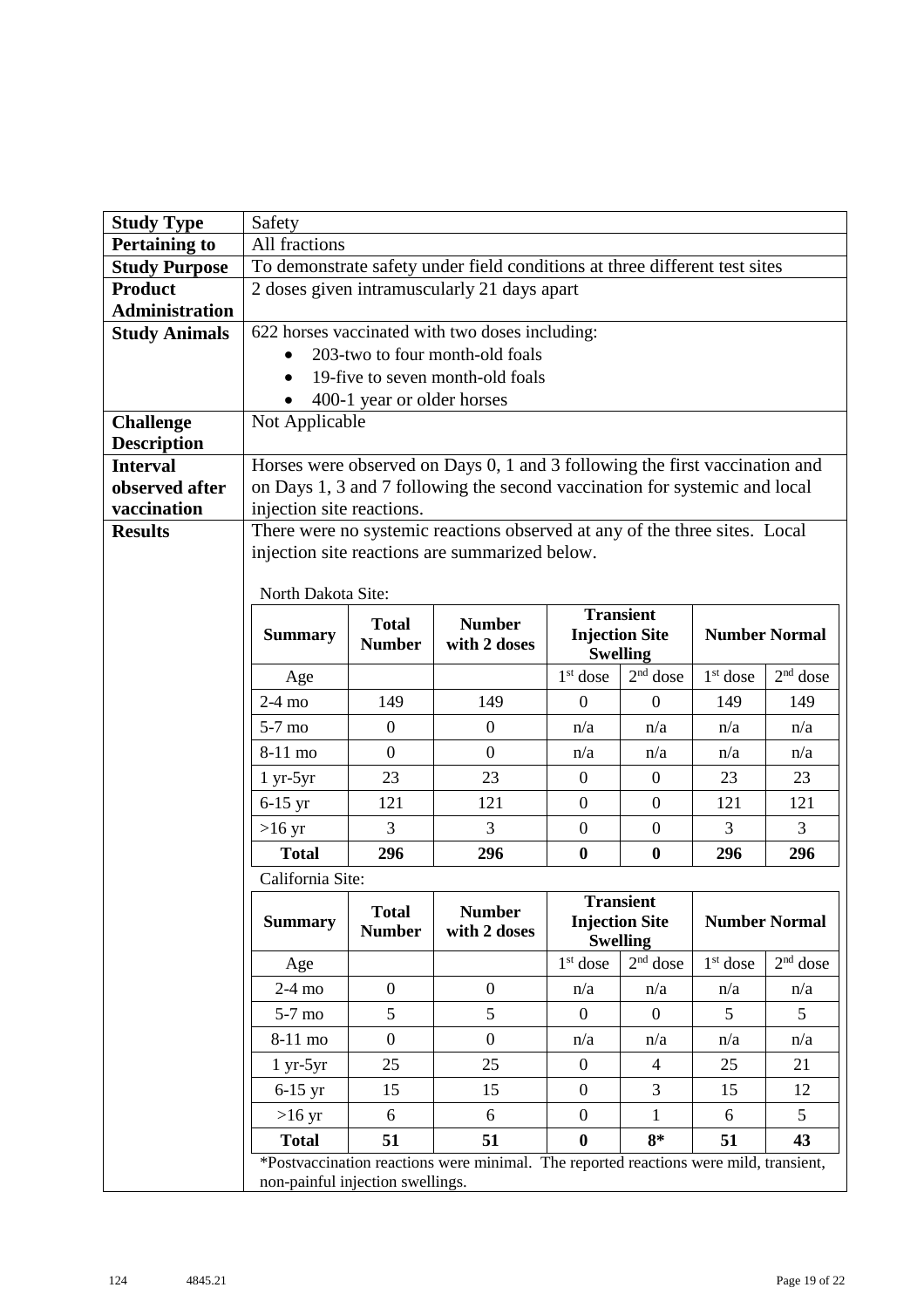|                                     | Missouri Site:                                                                                                                                   |                               |                                                                                                                                                                                                                              |                                                                                          |                |                      |                      |  |  |
|-------------------------------------|--------------------------------------------------------------------------------------------------------------------------------------------------|-------------------------------|------------------------------------------------------------------------------------------------------------------------------------------------------------------------------------------------------------------------------|------------------------------------------------------------------------------------------|----------------|----------------------|----------------------|--|--|
|                                     | <b>Summary</b>                                                                                                                                   | <b>Total</b><br><b>Number</b> | <b>Number</b><br>with 2 doses                                                                                                                                                                                                | <b>Transient</b><br><b>Injection Site</b><br><b>Swelling</b><br>$2nd$ dose<br>$1st$ dose |                | <b>Number Normal</b> |                      |  |  |
|                                     | Age                                                                                                                                              |                               |                                                                                                                                                                                                                              |                                                                                          |                | $1st$ dose           | $2nd$ dose           |  |  |
|                                     | $2-4$ mo                                                                                                                                         | 55                            | 54                                                                                                                                                                                                                           | $\overline{0}$                                                                           | $\Omega$       | 55                   | 54                   |  |  |
|                                     | 5-7 mo                                                                                                                                           | 15                            | 14                                                                                                                                                                                                                           | $\overline{0}$                                                                           | $\overline{0}$ | 15                   | 14                   |  |  |
|                                     | 8-11 mo                                                                                                                                          | $\Omega$                      | $\overline{0}$                                                                                                                                                                                                               | n/a                                                                                      | n/a            | n/a                  | n/a                  |  |  |
|                                     | $1 yr-5yr$                                                                                                                                       | 134                           | 132                                                                                                                                                                                                                          | $\boldsymbol{0}$                                                                         | $\overline{0}$ | 134                  | 132                  |  |  |
|                                     | $6-15$ yr                                                                                                                                        | 68                            | 68                                                                                                                                                                                                                           | $\mathbf{0}$                                                                             | $\overline{0}$ | 68                   | 68                   |  |  |
|                                     | $>16$ yr                                                                                                                                         | $\overline{7}$                | $\overline{7}$                                                                                                                                                                                                               | $\overline{0}$                                                                           | $\overline{0}$ | $\overline{7}$       | $\tau$               |  |  |
|                                     | <b>Total</b>                                                                                                                                     | 279                           | 275                                                                                                                                                                                                                          | $\bf{0}$                                                                                 | $\bf{0}$       | 279                  | 275                  |  |  |
|                                     | <b>Total Across Three Sites:</b><br><b>Transient</b><br><b>Injection Site</b><br><b>Total</b><br><b>Number</b><br><b>Site</b><br><b>Swelling</b> |                               |                                                                                                                                                                                                                              |                                                                                          |                |                      | <b>Number Normal</b> |  |  |
|                                     |                                                                                                                                                  | <b>Number</b>                 | with 2 doses                                                                                                                                                                                                                 |                                                                                          |                |                      |                      |  |  |
|                                     |                                                                                                                                                  |                               |                                                                                                                                                                                                                              | $1st$ dose                                                                               | $2nd$ dose     | 1 <sup>st</sup> dose | $2nd$ dose           |  |  |
|                                     | North<br>Dakota                                                                                                                                  | 296                           | 296                                                                                                                                                                                                                          | $\mathbf{0}$                                                                             | $\theta$       | 296                  | 296                  |  |  |
|                                     | California                                                                                                                                       | 51                            | 51                                                                                                                                                                                                                           | $\overline{0}$                                                                           | $8*$           | 51                   | 43                   |  |  |
|                                     | Missouri                                                                                                                                         | 279                           | 275                                                                                                                                                                                                                          | $\overline{0}$                                                                           | $\overline{0}$ | 279                  | 275                  |  |  |
|                                     | <b>Total</b>                                                                                                                                     | 626                           | 622                                                                                                                                                                                                                          | $\bf{0}$                                                                                 | $8*$           | 626                  | 614                  |  |  |
|                                     |                                                                                                                                                  |                               | *Postvaccination reactions were minimal and described as mild, transient, non-painful<br>swellings after the second vaccination in eight (8) older, heavily vaccinated horses.<br>There were no systemic reactions observed. |                                                                                          |                |                      |                      |  |  |
| <b>USDA</b><br><b>Approval Date</b> | February 14, 2012                                                                                                                                |                               |                                                                                                                                                                                                                              |                                                                                          |                |                      |                      |  |  |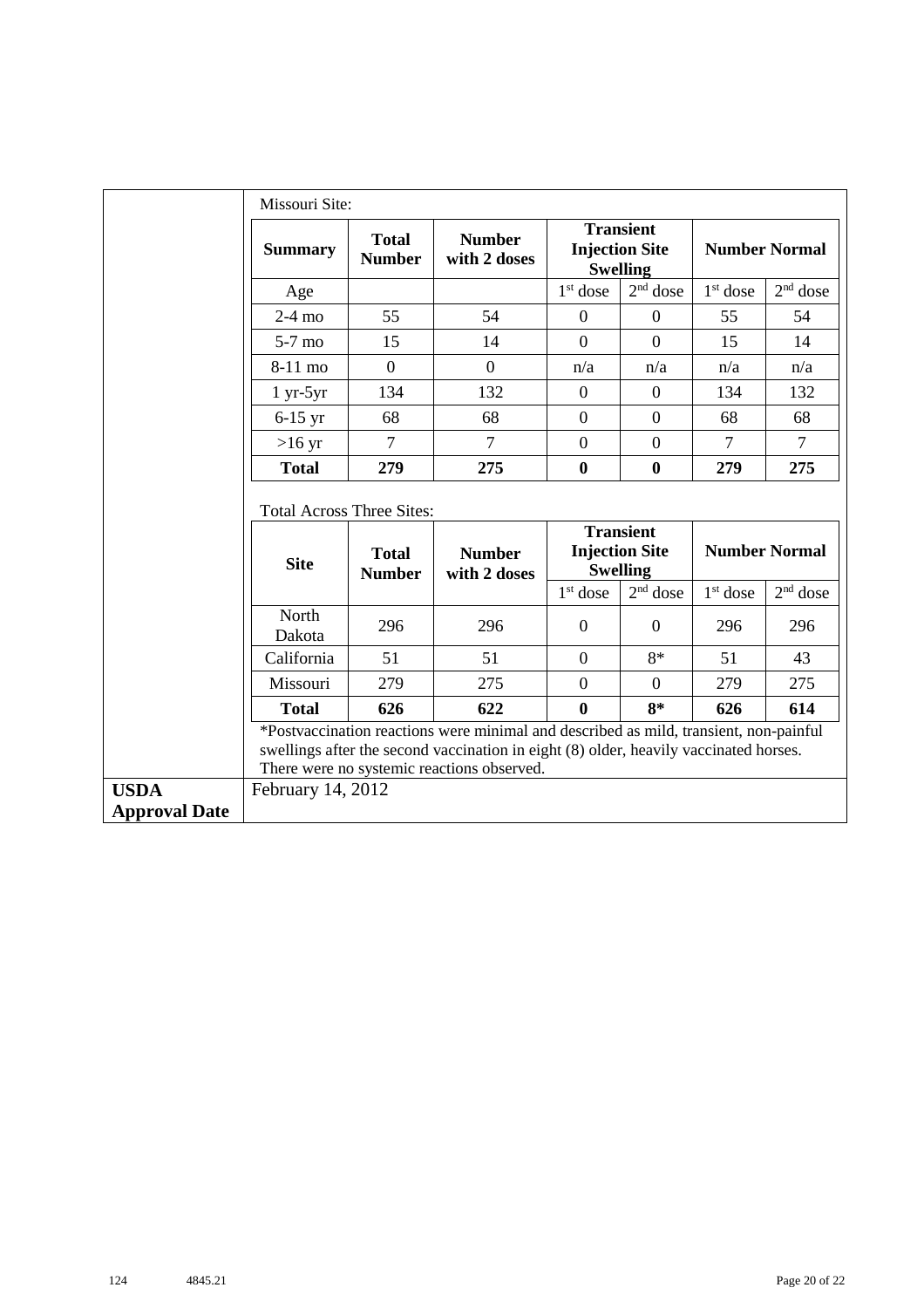| <b>Study Type</b>        | Safety                                                                      |
|--------------------------|-----------------------------------------------------------------------------|
| <b>Pertaining to</b>     | All fractions                                                               |
| <b>Study Purpose</b>     | To demonstrate safety in pregnant mares under field conditions at           |
|                          | two different test sites                                                    |
| <b>Product</b>           | Two intramuscular doses, given 16-28 days apart. 54 pregnant mares          |
| <b>Administration</b>    | were injected with placebo and 325 pregnant mares were vaccinated           |
|                          | with test product.                                                          |
| <b>Study Animals</b>     | Three hundred seventy-nine pregnant mares at two locations were             |
|                          | included in the study. The mares were confirmed to be pregnant by           |
|                          | serum hormonal evaluation on the day of the first vaccination.              |
| <b>Challenge</b>         | Not applicable                                                              |
| <b>Description</b>       |                                                                             |
| <b>Interval observed</b> | $1st$ and $2nd$ trimester: Mares observed immediately after vaccination     |
| after vaccination        | and daily for overall health and for abortion. Resulting foals were         |
|                          | observed daily for 7 days following birth.                                  |
|                          | 3 <sup>rd</sup> trimester: Mares observed immediately after vaccination and |
|                          | daily for overall health and for abortion. Resulting foals were             |
|                          | observed daily for 30 days following birth.                                 |
| <b>Results</b>           | Results shown on next page                                                  |